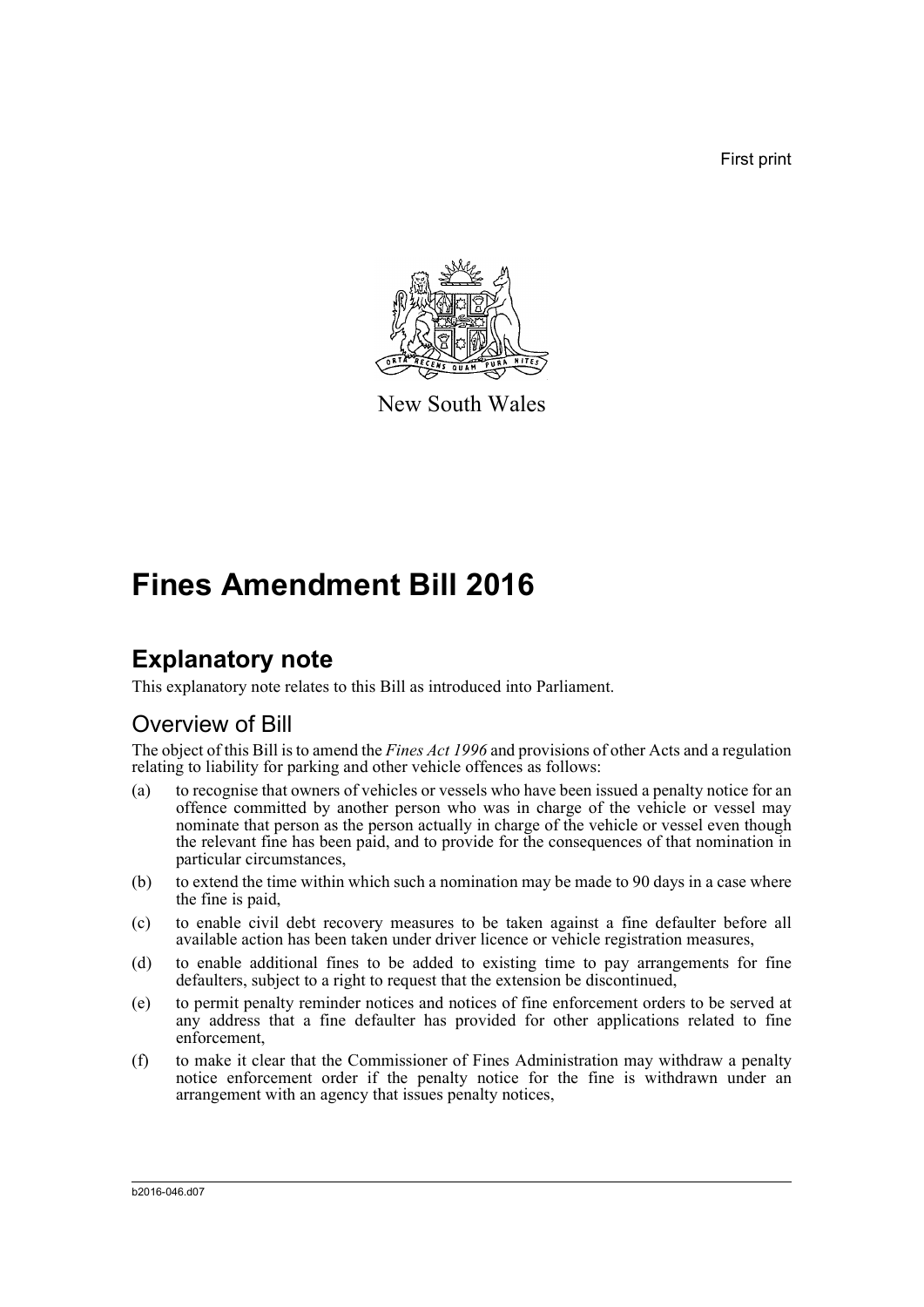- (g) to authorise credit reporting bodies to disclose identification and account details about a fine defaulter and to update related terminology in line with Commonwealth legislation,
- (h) to make other minor and consequential amendments, including savings and transitional provisions consequent on the proposed amendments.

# Outline of provisions

**Clause 1** sets out the name (also called the short title) of the proposed Act.

**Clause 2** provides for the commencement of the proposed Act on a day or days to be appointed by proclamation.

**Clause 3** makes it clear that the explanatory notes contained in the Schedules do not form part of the proposed Act.

# **Schedule 1 Amendment of Fines Act 1996 No 99**

**Schedule 1** amends the *Fines Act 1996*. The amendments are explained in the explanatory notes relating to the amendments set out in the Schedule.

# **Schedule 2 Amendment of other Acts and regulation**

**Schedule 2** amends the *Centennial Park and Moore Park Trust Act 1983*, the *Crown Lands Act 1989*, the *Forestry Act 2012*, the *Impounding Act 1993*, the *Local Government Act 1993*, the *National Parks and Wildlife Act 1974*, the *Parramatta Park Trust Act 2001*, the *Protection of the Environment Operations Act 1997*, the *Protection of the Environment Operations (Noise Control) Regulation 2008*, the *Road Transport Act 2013*, the *Roads Act 1993*, the *Royal Botanic Gardens and Domain Trust Act 1980*, the *Sydney Olympic Park Authority Act 2001* and the *Transport Administration Act 1988* in relation to the matters referred to in paragraph (a) of the Overview. The amendments to each Act and regulation are explained in the explanatory notes relating to the amendments set out in the Schedule.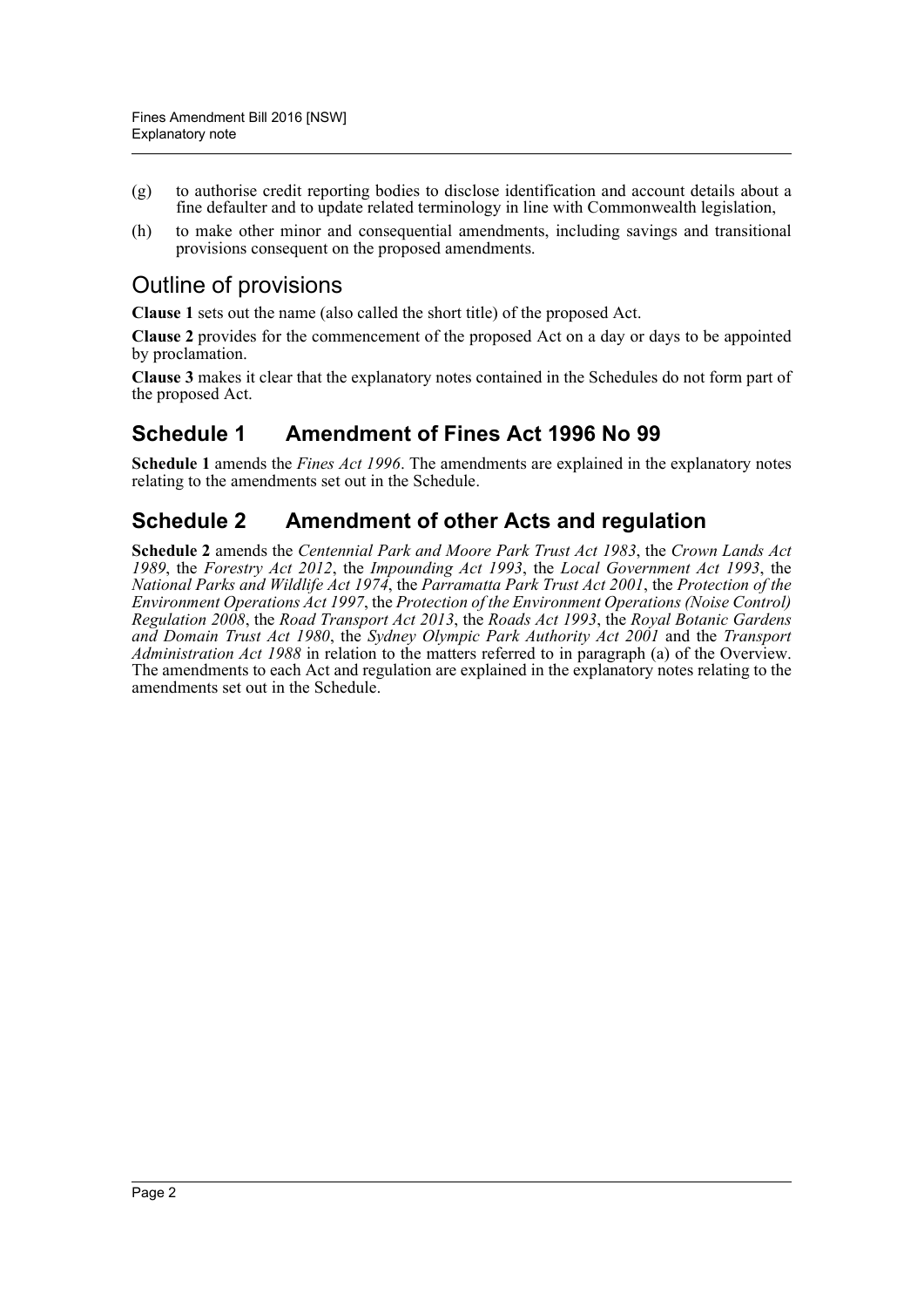First print



New South Wales

# **Fines Amendment Bill 2016**

# **Contents**

| Commencement<br>ົ<br><b>Explanatory notes</b><br>ົ<br>Amendment of Fines Act 1996 No 99 |
|-----------------------------------------------------------------------------------------|
|                                                                                         |
|                                                                                         |
|                                                                                         |
|                                                                                         |
|                                                                                         |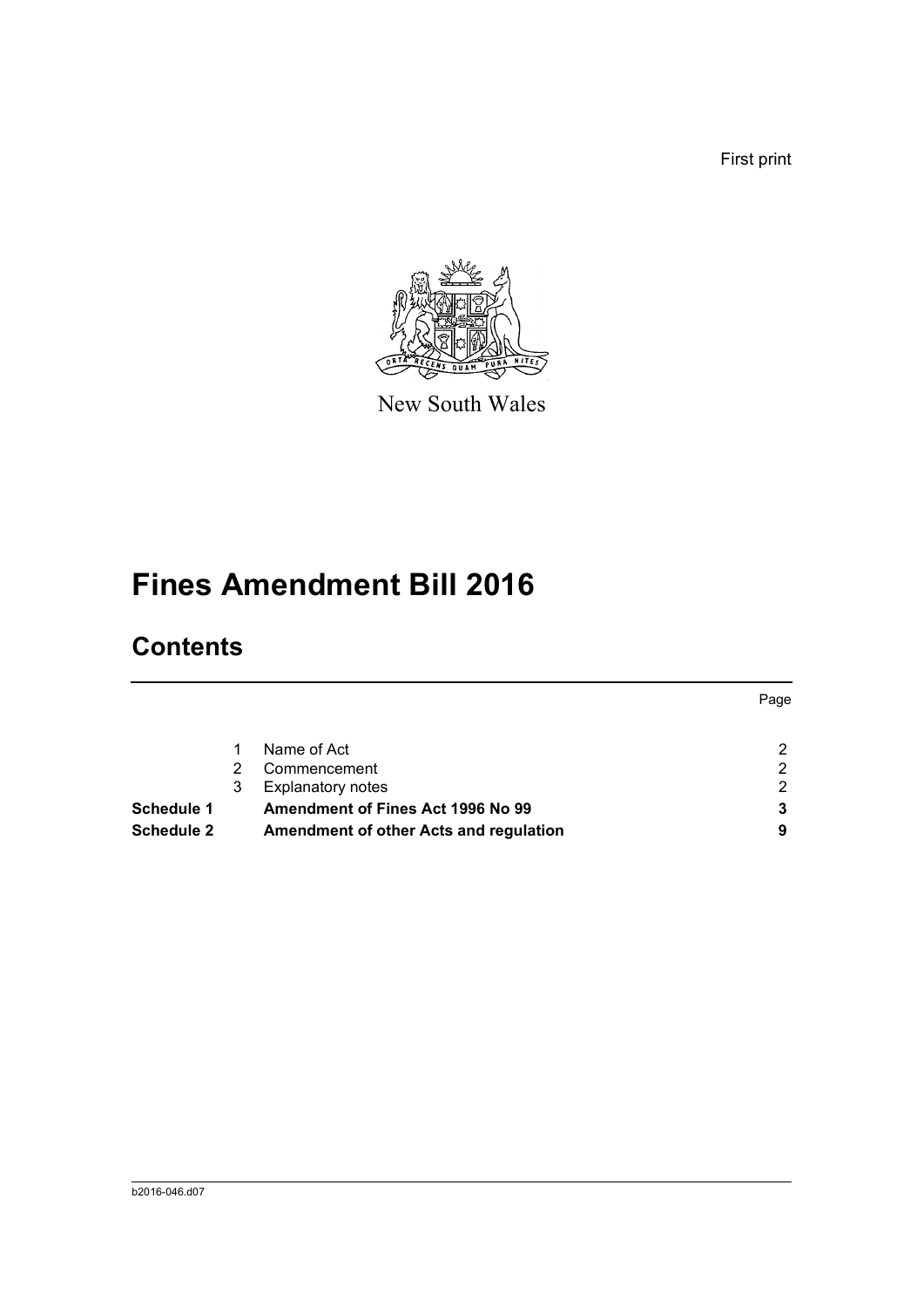

New South Wales

# **Fines Amendment Bill 2016**

No , 2016

# **A Bill for**

An Act to amend the *Fines Act 1996* and other legislation with respect to liability for fines imposed for certain parking and other vehicle or vessel offences and other matters related to the enforcement of fines.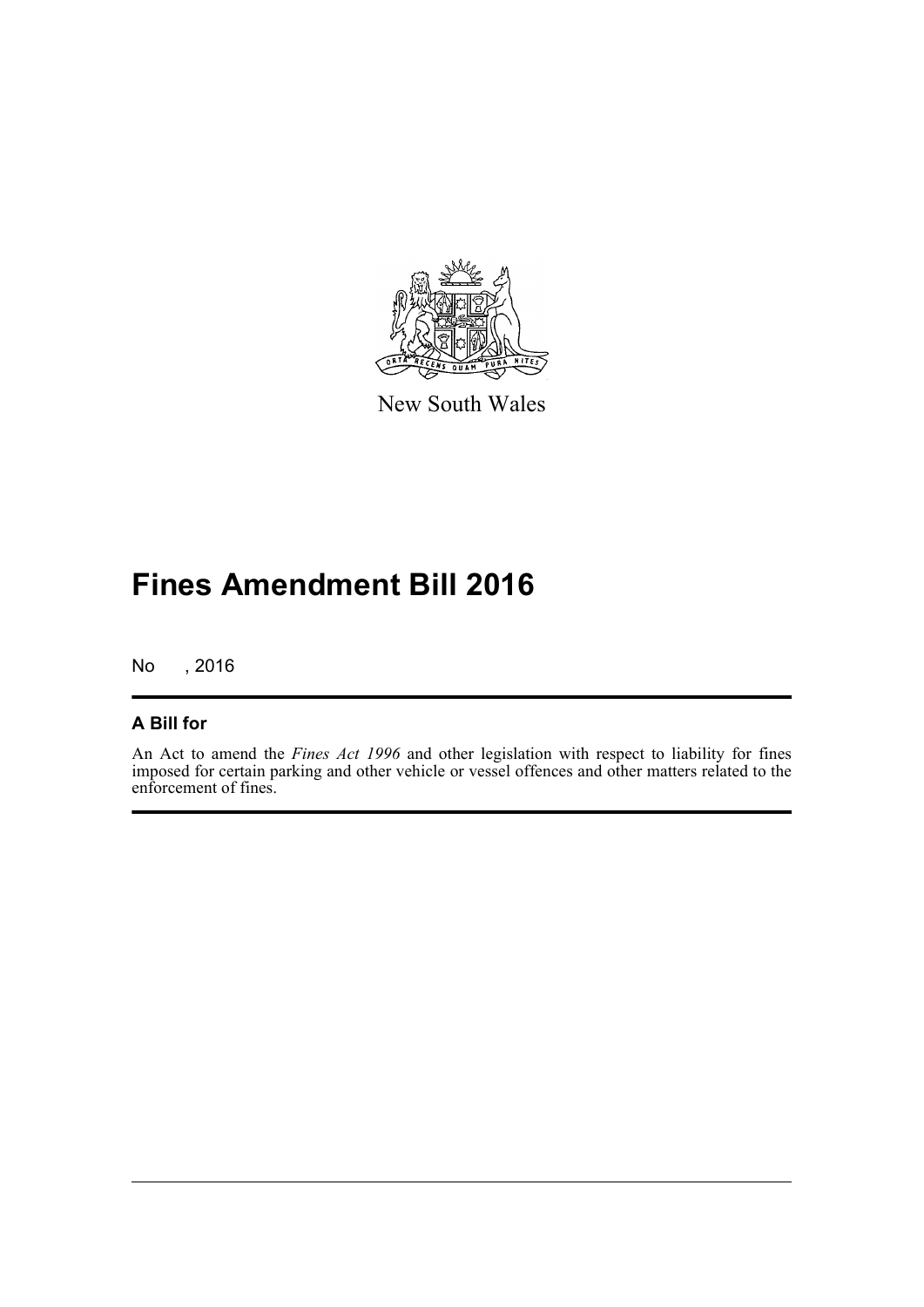<span id="page-4-2"></span><span id="page-4-1"></span><span id="page-4-0"></span>

|   | The Legislature of New South Wales enacts:                                                                      |        |
|---|-----------------------------------------------------------------------------------------------------------------|--------|
|   |                                                                                                                 |        |
|   | Name of Act                                                                                                     | 2      |
|   | This Act is the <i>Fines Amendment Act 2016</i> .                                                               | 3      |
|   | <b>Commencement</b>                                                                                             | 4      |
|   | This Act commences on a day or days to be appointed by proclamation.                                            | 5      |
| 3 | <b>Explanatory notes</b>                                                                                        | 6      |
|   | The matter appearing under the heading "Explanatory note" in Schedule 1 or 2 does<br>not form part of this Act. | 7<br>8 |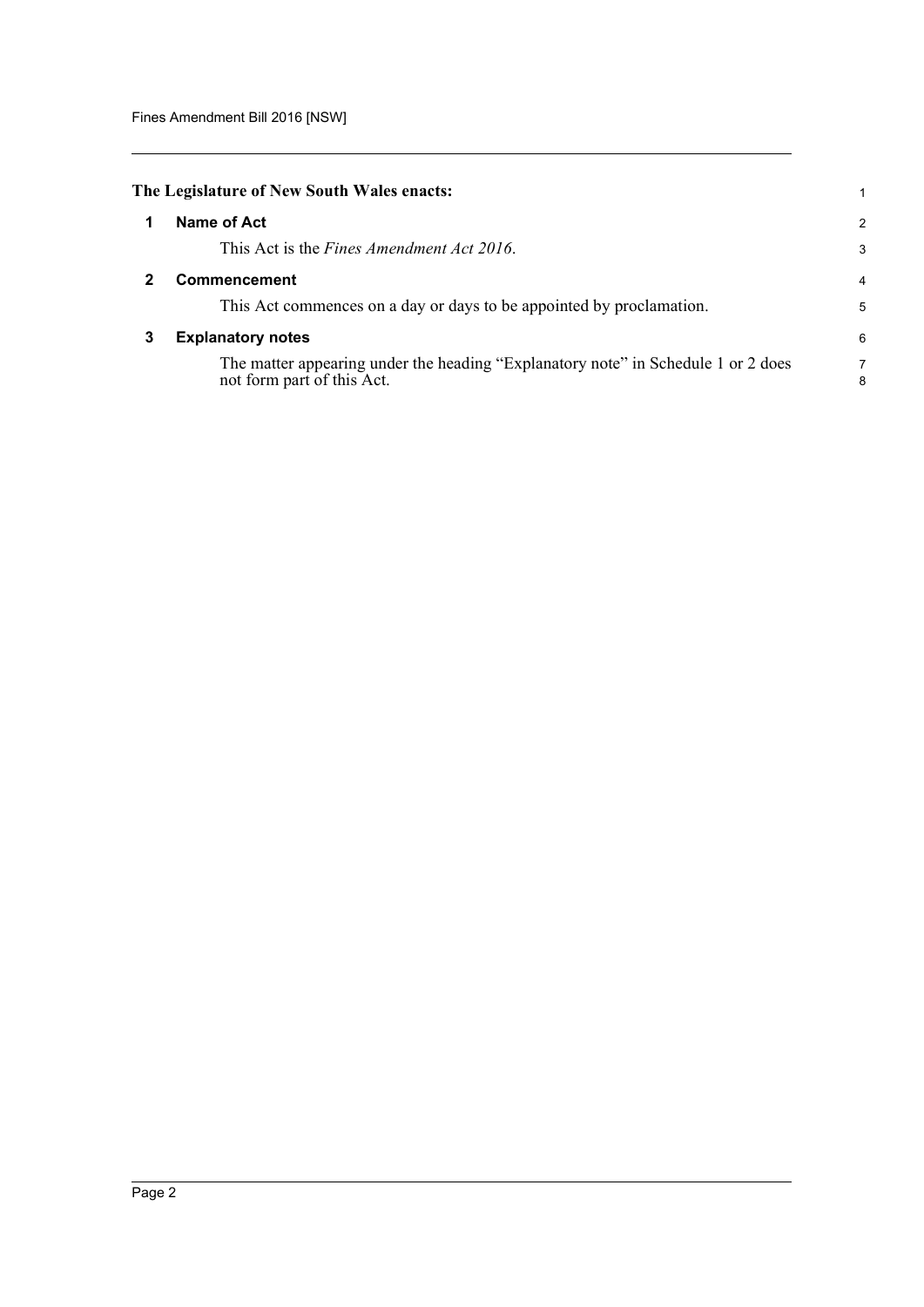# <span id="page-5-0"></span>**Schedule 1 Amendment of Fines Act 1996 No 99**

# **[1] Sections 23AA and 23AB**

Insert after section 23:

#### **23AA Payment of fine before vehicle or vessel offence nomination made—payment by or for nominated person**

- (1) This section applies if:
	- (a) a penalty notice is issued for a vehicle or vessel offence (the *original notice*), and

1

 $\overline{2}$ 3

- (b) the amount payable under the penalty notice for the offence was paid when or before a nomination notice was given in respect of the offence, and
- (c) an appropriate officer for the penalty notice is satisfied that the amount was paid by, or on behalf of and with the consent of, the nominated person.

#### (2) An appropriate officer for the penalty notice:

- (a) may issue a penalty notice to the nominated person, and
- (b) must advise the nominated person that, as the amount has been paid, there is no further liability for further proceedings for the offence to which the notice relates, and
- (c) must not take any further proceedings for the offence to which the notice relates.
- (3) This Act, and any other law, applies as if the amount paid was paid in respect of the offence specified in the penalty notice issued to the nominated person under this section and not the offence specified in the original notice.
- (4) Any action taken to record demerit points against a person to whom the original notice was issued in the NSW demerit points register kept under the *Road Transport Act 2013* because of the payment of the amount is to be reversed, and any driver licence affected as a consequence of the recording of the demerit points is to be restored (subject to any other matters affecting the licence), by Roads and Maritime Services.
- (5) To avoid doubt, the nominated person may make an election under section 23A in respect of a penalty notice issued under this section.
- (6) This section applies despite section 23 (2) and any other provision of this Act or any other Act under which a vehicle or vessel offence is enacted that provides that if an amount is paid under a penalty notice no person is liable to any further proceedings for the alleged offence.

# (7) In this section: *nominated person* means a person nominated by a nomination notice. *nomination notice* means:

- (a) an approved nomination notice within the meaning of section 38 (whether given under this Act or another Act), or
- (b) a relevant nomination document within the meaning of Division 2 of Part 7.3 of the *Road Transport Act 2013* (whether given under that Act or another Act).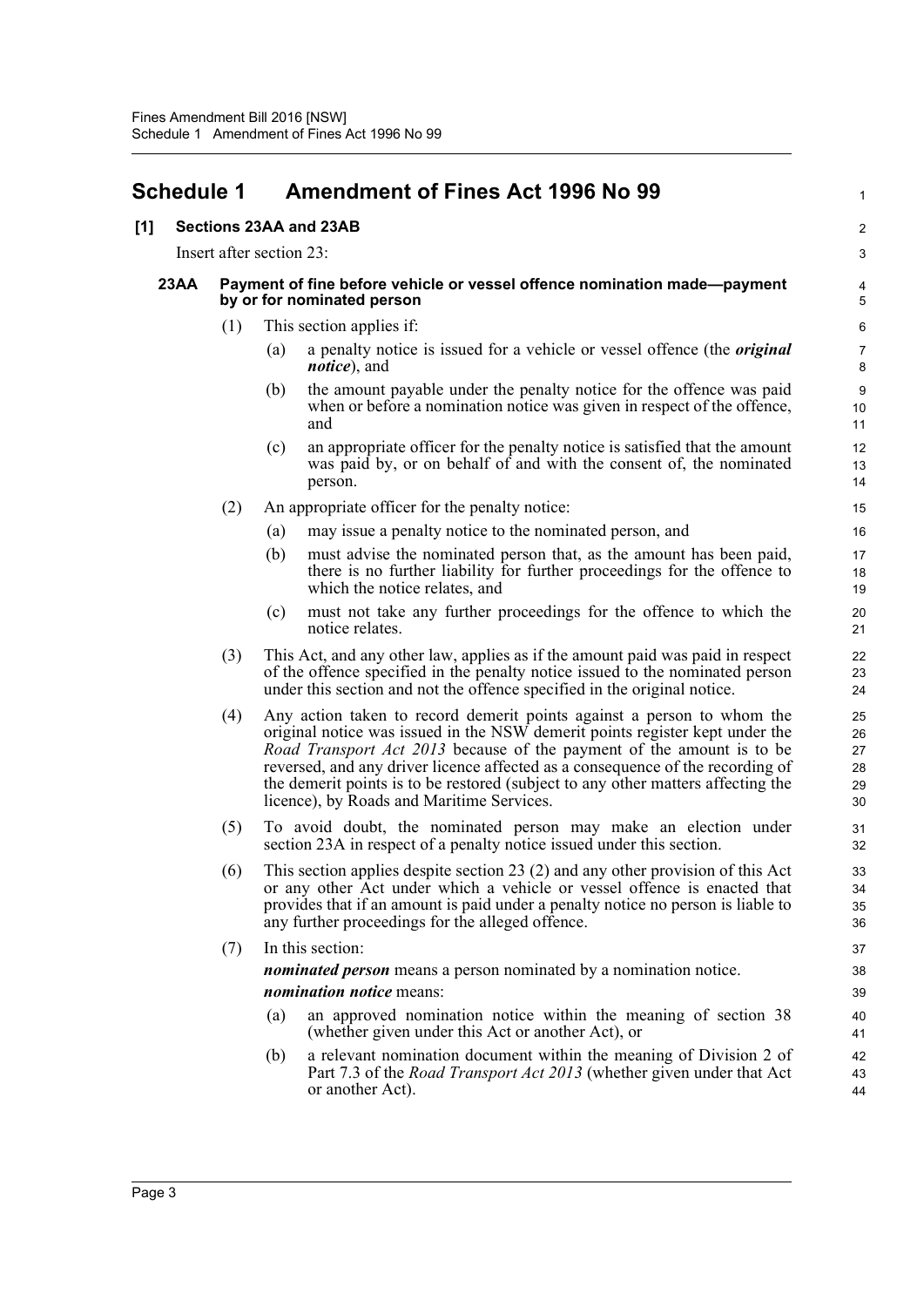#### **23AB Payment of fine before vehicle or vessel offence nomination made—other cases**

- (1) This section applies if:
	- (a) a penalty notice is issued for a vehicle or vessel offence, and
	- (b) the amount payable under the penalty notice for the offence was paid before a nomination notice was given in respect of the offence, and

- (c) section 23AA does not apply.
- (2) An appropriate officer for the penalty notice may withdraw the notice.
- (3) If the penalty notice is withdrawn:
	- (a) the amount that was payable under the notice ceases to be payable, and
	- (b) any amount that has been paid under the notice is repayable to the person by whom it was paid, and
	- (c) further proceedings in respect of the vehicle or vessel offence may be taken against any person (including the person on whom the notice was served).
- (4) Any action taken to record demerit points against a person to whom the penalty notice was issued in the NSW demerit points register kept under the *Road Transport Act 2013* because of the payment of the amount is to be reversed, and any driver licence affected as a consequence of the recording of the demerit points is to be restored (subject to any other matters affecting the licence), by Roads and Maritime Services.
- (5) This section applies despite any other provision of this Act or any other Act under which a vehicle or vessel offence is enacted that provides that if an amount is paid under a penalty notice no person is liable to any further proceedings for the alleged offence.
- (6) Nothing in this section requires an appropriate officer to withdraw a penalty notice.
- (7) In this section:

#### *nomination notice* means:

- (a) an approved nomination notice within the meaning of section 38 (whether given under this Act or another Act), or
- (b) a relevant nomination document within the meaning of Division 2 of Part 7.3 of the *Road Transport Act 2013* (whether given under that Act or another Act).

#### **Explanatory note**

Item [1] inserts proposed sections 23AA and 23AB to provide for the effect of a nomination of the person in charge of a vehicle for the purposes of removing liability from the owner for certain vehicle, vessel and parking offences, if the nomination is made after a fine is paid as required by a penalty notice issued to the owner for the offence.

If the appropriate officer for the penalty notice is satisfied the fine was paid by or on behalf of the nominated person when or before the nomination was made, a penalty notice may be issued to the nominated person and that person will be treated as if the offence was committed by that person (for example, for demerit points purposes). No further action will be taken for proceedings for the offence. Any action taken to record demerit points or other action against the driver licence of the owner for the offence will be reversed.

In any other case, the appropriate officer for the penalty notice may withdraw the penalty notice and the amount payable under the penalty notice is not required to be paid and is repayable to the person who paid it. Further proceedings may be taken against any person for the offence. Any action taken to record demerit points or other action against the driver licence of the owner for the offence will be reversed.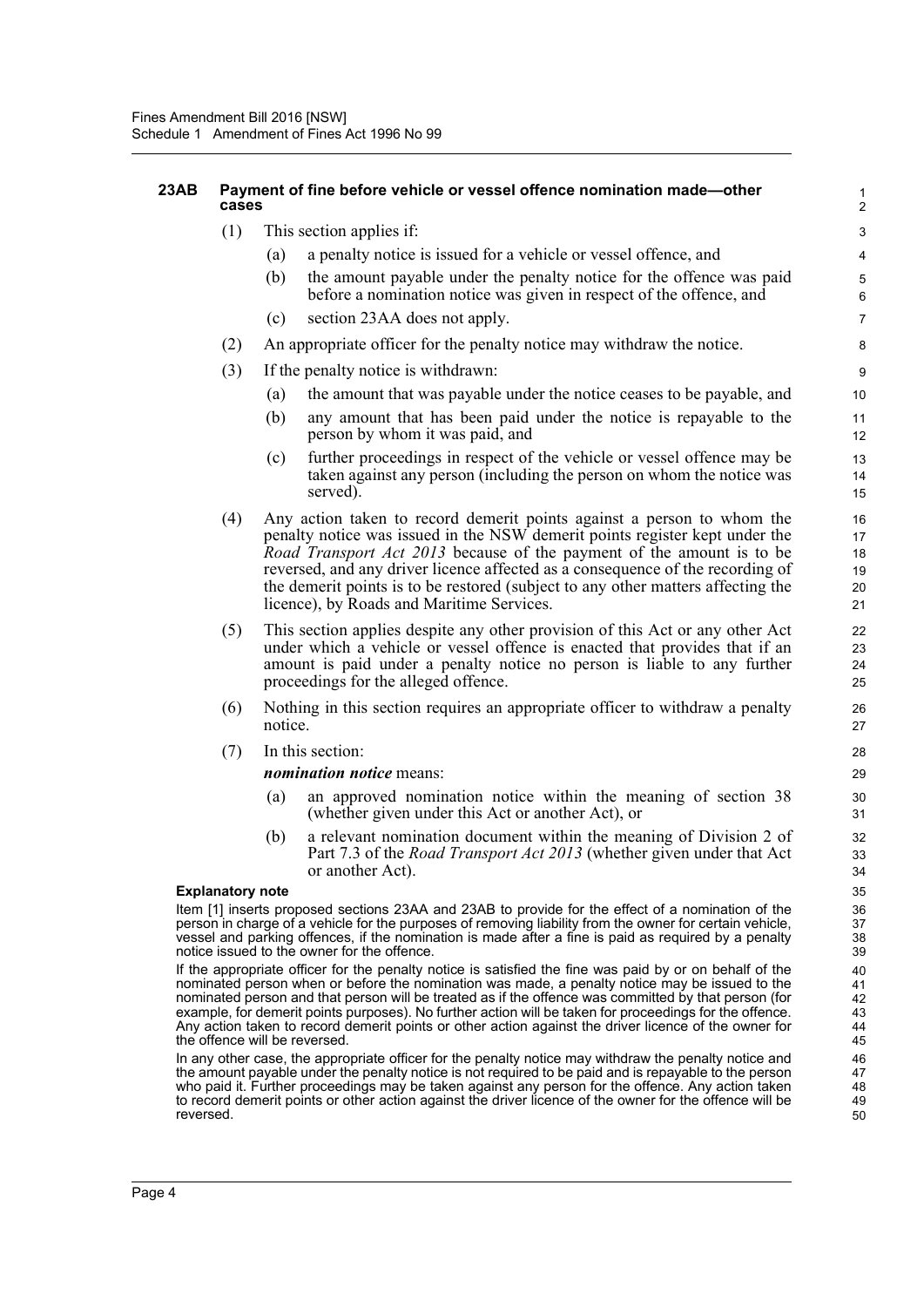| [2] | Section 28 Service of penalty reminder notices |     |                                                                                                                                                                                                                                                                                                                                                      |                      |  |
|-----|------------------------------------------------|-----|------------------------------------------------------------------------------------------------------------------------------------------------------------------------------------------------------------------------------------------------------------------------------------------------------------------------------------------------------|----------------------|--|
|     |                                                |     | Insert at the end of section 28 $(2)$ (c):                                                                                                                                                                                                                                                                                                           | $\overline{c}$       |  |
|     |                                                |     | , or                                                                                                                                                                                                                                                                                                                                                 | 3                    |  |
|     |                                                | (d) | any other address supplied by the person in connection with a fines<br>application made in relation to the fine concerned or another fine.                                                                                                                                                                                                           | 4<br>5               |  |
| [3] | <b>Section 28 (3)</b>                          |     |                                                                                                                                                                                                                                                                                                                                                      | 6                    |  |
|     | Insert after section $28(2)$ :                 |     |                                                                                                                                                                                                                                                                                                                                                      | 7                    |  |
|     | (3)                                            |     | In this section, <i>fines application</i> means any of the following:                                                                                                                                                                                                                                                                                | 8                    |  |
|     |                                                | (a) | an application for a review of a decision to issue a penalty notice under<br>section 24A,                                                                                                                                                                                                                                                            | 9<br>10              |  |
|     |                                                | (b) | an application for a work and development order,                                                                                                                                                                                                                                                                                                     | 11                   |  |
|     |                                                | (c) | an application for a time to pay order,                                                                                                                                                                                                                                                                                                              | 12                   |  |
|     |                                                | (d) | an election under section 23A or 36 to have a matter dealt with by a<br>court.                                                                                                                                                                                                                                                                       | 13<br>14             |  |
|     | <b>Explanatory note</b>                        |     |                                                                                                                                                                                                                                                                                                                                                      | 15                   |  |
|     |                                                |     | Items [2] and [3] enable the service of a penalty reminder notice at any address previously provided<br>by a person for the purposes of an application for a review of a penalty notice, a work and<br>development order or a time to pay order or for an election to have an offence for which a penalty<br>notice was given dealt with by a court. | 16<br>17<br>18<br>19 |  |
| [4] |                                                |     | Section 38 Circumstances in which person issued with penalty reminder notice for<br>vehicle or vessel offence is not liable to pay penalty                                                                                                                                                                                                           | 20<br>21             |  |
|     |                                                |     | Omit paragraph (h) of the definition of <i>vehicle or vessel offence</i> in section 38 (4).                                                                                                                                                                                                                                                          | 22                   |  |
|     | <b>Explanatory note</b>                        |     |                                                                                                                                                                                                                                                                                                                                                      | 23                   |  |
|     |                                                |     | Item [4] makes a statute law revision amendment to remove a redundant offence from the list of<br>offences for which a responsible owner may nominate the person in charge of a vehicle or vessel for<br>the purpose of responsibility for an offence involving the vehicle or vessel.                                                               | 24<br>25<br>26       |  |
| [5] | Section 46 Withdrawal of order                 |     |                                                                                                                                                                                                                                                                                                                                                      |                      |  |
|     | Insert after section 46 $(1)$ :                |     |                                                                                                                                                                                                                                                                                                                                                      | 28                   |  |
|     | (1A)                                           |     | The Commissioner may withdraw a penalty notice enforcement order if the<br>penalty notice for the fine to which it applies is withdrawn by the<br>Commissioner under an arrangement under section 114.                                                                                                                                               | 29<br>30<br>31       |  |
|     | <b>Explanatory note</b>                        |     | Item [5] makes it clear that the Commissioner of Fines Administration may withdraw a penalty notice<br>enforcement order if the penalty notice for the fine is withdrawn by the Commissioner.                                                                                                                                                        | 32<br>33<br>34       |  |
| [6] |                                                |     | Section 58 Summary of enforcement procedure                                                                                                                                                                                                                                                                                                          | 35                   |  |
|     |                                                |     | Omit "after 6 months" from section 58 $(1)$ (c).                                                                                                                                                                                                                                                                                                     | 36                   |  |
|     | enforcement action".                           |     | Insert instead "21 days after the Commissioner directs Roads and Maritime Services to take                                                                                                                                                                                                                                                           | 37<br>38             |  |
|     | <b>Explanatory note</b>                        |     | Item [6] is consequential on the amendment made by item [10].                                                                                                                                                                                                                                                                                        | 39<br>40             |  |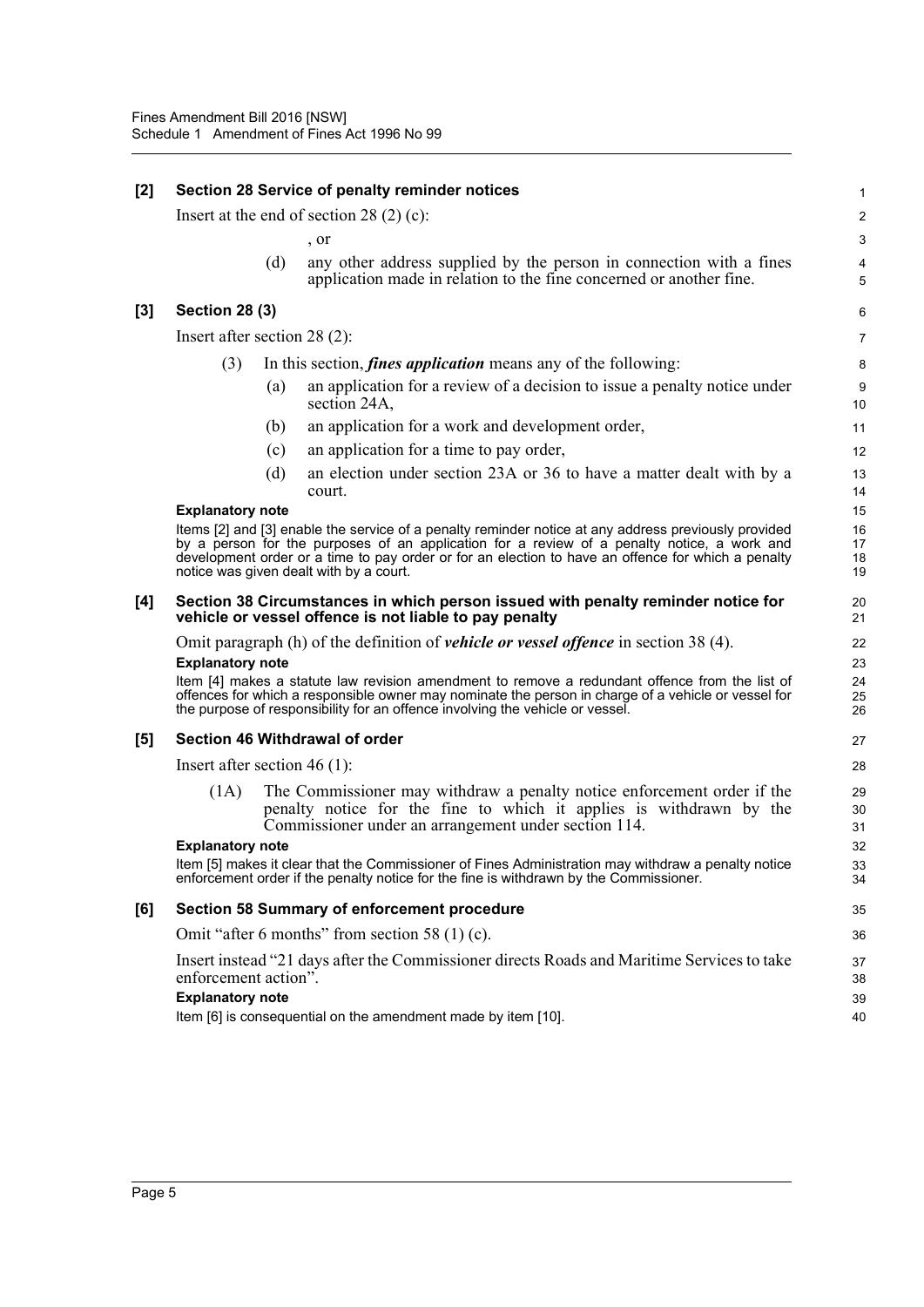| $[7]$ | <b>Section 61 Service of notice</b> |           |                                                                                                                                                                                                                                                                                                                                                                                                                             |                            |  |  |
|-------|-------------------------------------|-----------|-----------------------------------------------------------------------------------------------------------------------------------------------------------------------------------------------------------------------------------------------------------------------------------------------------------------------------------------------------------------------------------------------------------------------------|----------------------------|--|--|
|       |                                     |           | Omit section 61 (2). Insert instead:                                                                                                                                                                                                                                                                                                                                                                                        | $\overline{\mathbf{c}}$    |  |  |
|       | (2)                                 | includes: | The address for service of any such notice of a court enforcement order                                                                                                                                                                                                                                                                                                                                                     | 3<br>4                     |  |  |
|       |                                     | (a)       | the address for service of the person in connection with the proceedings<br>in which the fine was imposed, or                                                                                                                                                                                                                                                                                                               | 5<br>6                     |  |  |
|       |                                     | (b)       | any other address supplied by the person in connection with a fines<br>application made in relation to the fine concerned or another fine.                                                                                                                                                                                                                                                                                  | 7<br>8                     |  |  |
| [8]   | Section 61 (3) (e)                  |           |                                                                                                                                                                                                                                                                                                                                                                                                                             | 9                          |  |  |
|       |                                     |           | Insert at the end of section 61 $(3)(d)$ :                                                                                                                                                                                                                                                                                                                                                                                  | 10                         |  |  |
|       |                                     |           | , or                                                                                                                                                                                                                                                                                                                                                                                                                        | 11                         |  |  |
|       |                                     | (e)       | any other address supplied by the person in connection with a fines<br>application made in relation to the fine concerned or another fine.                                                                                                                                                                                                                                                                                  | 12<br>13                   |  |  |
| [9]   | <b>Section 61 (4)</b>               |           |                                                                                                                                                                                                                                                                                                                                                                                                                             | 14                         |  |  |
|       | Insert after section 61 $(3)$ :     |           |                                                                                                                                                                                                                                                                                                                                                                                                                             | 15                         |  |  |
|       | (4)                                 |           | In this section, <i>fines application</i> means any of the following:                                                                                                                                                                                                                                                                                                                                                       | 16                         |  |  |
|       |                                     | (a)       | an application for a review of a decision to issue a penalty notice under<br>section 24A,                                                                                                                                                                                                                                                                                                                                   | 17<br>18                   |  |  |
|       |                                     | (b)       | an application for a work and development order,                                                                                                                                                                                                                                                                                                                                                                            | 19                         |  |  |
|       |                                     | (c)       | an application for a time to pay order,                                                                                                                                                                                                                                                                                                                                                                                     | 20                         |  |  |
|       |                                     | (d)       | an election under section 23A or 36 to have a matter dealt with by a<br>court.                                                                                                                                                                                                                                                                                                                                              | 21<br>22                   |  |  |
|       | <b>Explanatory note</b>             |           |                                                                                                                                                                                                                                                                                                                                                                                                                             | 23                         |  |  |
|       | dealt with by a court.              |           | Items [7]-[9] enable the service of a fine enforcement order at any address previously provided by a<br>person for the purposes of an application for a review of a penalty notice, a work and development<br>order or a time to pay order or for an election to have an offence for which a penalty notice was given                                                                                                       | 24<br>25<br>26<br>27       |  |  |
| [10]  |                                     |           | Section 71 When enforcement action taken under this Division                                                                                                                                                                                                                                                                                                                                                                | 28                         |  |  |
|       |                                     |           | Omit section 71 (1) (b). Insert instead:                                                                                                                                                                                                                                                                                                                                                                                    | 29                         |  |  |
|       |                                     | (b)       | the fine remains unpaid 21 days after the Commissioner directed Roads<br>and Maritime Services to take enforcement action under Division 3.                                                                                                                                                                                                                                                                                 | 30<br>31                   |  |  |
|       | <b>Explanatory note</b>             |           |                                                                                                                                                                                                                                                                                                                                                                                                                             | 32                         |  |  |
|       | vehicle registration measures.      |           | Item [10] enables civil enforcement measures, such as property seizure orders or garnishee orders,<br>to be taken against a fine defaulter 21 days after enforcement action is directed to be taken against<br>the driver licence or vehicle registration of the fine defaulter. Currently, civil enforcement measures<br>cannot be taken until all available enforcement action has been taken under the driver licence or | 33<br>34<br>35<br>36<br>37 |  |  |
| [11]  | Section 100 Time to pay             |           |                                                                                                                                                                                                                                                                                                                                                                                                                             | 38                         |  |  |
|       | Insert after section $100 (4B)$ :   |           |                                                                                                                                                                                                                                                                                                                                                                                                                             | 39                         |  |  |
|       | (4C)                                |           | Without limiting subsection (4A), the Commissioner may, on the<br>Commissioner's initiative, amend an order allowing further time to pay by<br>extending the arrangements under the order to payment of another fine for<br>which a fine enforcement order has been made against the fine defaulter.                                                                                                                        | 40<br>41<br>42<br>43       |  |  |
|       | (4D)                                |           | The Commissioner must give the fine defaulter written notice of the<br>amendment as soon as practicable after amending the order.                                                                                                                                                                                                                                                                                           | 44<br>45                   |  |  |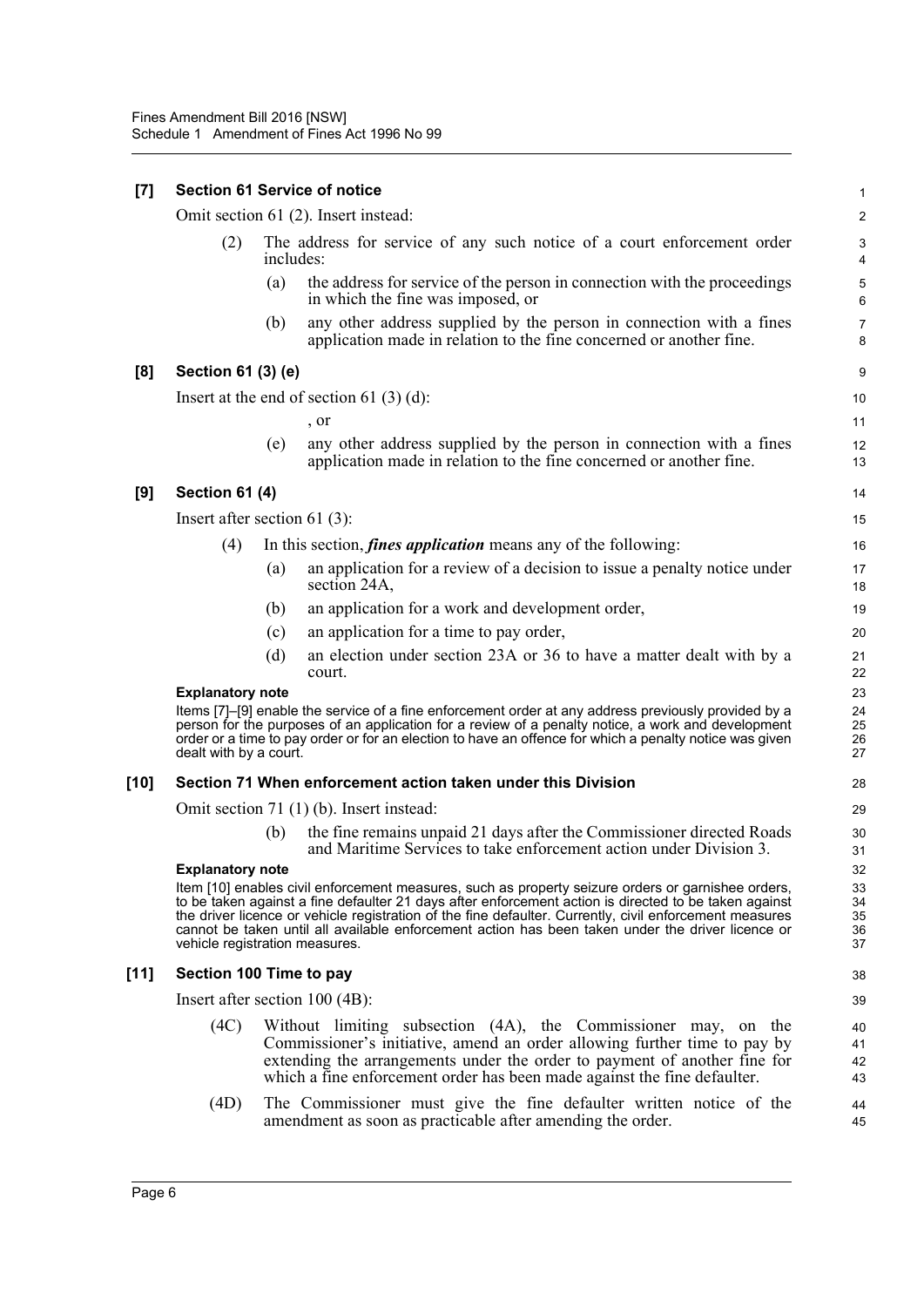|        |              | (4E)                    |       | On being given notice by the fine defaulter that the fine defaulter does not<br>agree to an amendment made under subsection (4C), the Commissioner must<br>amend the order to remove the extension to the other fine.                                                                                                                                                         | $\mathbf{1}$<br>$\overline{c}$<br>3 |
|--------|--------------|-------------------------|-------|-------------------------------------------------------------------------------------------------------------------------------------------------------------------------------------------------------------------------------------------------------------------------------------------------------------------------------------------------------------------------------|-------------------------------------|
|        |              | (4F)                    |       | An amendment made under subsection (4E) does not affect the validity of<br>anything done before that amendment in relation to the other fine.                                                                                                                                                                                                                                 | 4<br>5                              |
|        |              | <b>Explanatory note</b> |       |                                                                                                                                                                                                                                                                                                                                                                               | 6                                   |
|        |              |                         |       | Item [11] enables the Commissioner of Fines Administration to determine that additional fines<br>incurred by a fine defaulter are to be covered by an existing order that allows the fine defaulter further<br>time to pay a previous fine. If a fine defaulter is notified of the change and objects, the Commissioner<br>is to remove the extension of the order.           | 7<br>8<br>9<br>10                   |
| $[12]$ |              | <b>Section 117AB</b>    |       |                                                                                                                                                                                                                                                                                                                                                                               | 11                                  |
|        |              |                         |       | Omit the section. Insert instead:                                                                                                                                                                                                                                                                                                                                             | 12                                  |
|        | <b>117AB</b> |                         |       | Access to and use of information held by credit reporting bodies                                                                                                                                                                                                                                                                                                              | 13                                  |
|        |              | (1)                     | fine. | A credit reporting body is authorised to disclose to the Commissioner, on<br>written request, relevant information about a fine defaulter for the purposes of<br>the Commissioner taking action against the person to enforce payment of a                                                                                                                                    | 14<br>15<br>16<br>17                |
|        |              | (2)                     |       | In this section:                                                                                                                                                                                                                                                                                                                                                              | 18                                  |
|        |              |                         |       | <i>credit reporting body</i> and <i>identification information</i> have the same meanings<br>as in the <i>Privacy Act 1988</i> of the Commonwealth.                                                                                                                                                                                                                           | 19<br>20                            |
|        |              |                         |       | <i>relevant information</i> about a fine defaulter means any of the following<br>information:                                                                                                                                                                                                                                                                                 | 21<br>22                            |
|        |              |                         | (a)   | identification information,                                                                                                                                                                                                                                                                                                                                                   | 23                                  |
|        |              |                         | (b)   | the name of an authorised deposit-taking institution of which the fine<br>defaulter is a customer and details of any account of the fine defaulter<br>with the institution.                                                                                                                                                                                                   | 24<br>25<br>26                      |
|        |              |                         |       | Note. Identification information under the Privacy Act 1988 of the Commonwealth<br>consists of the following information:                                                                                                                                                                                                                                                     | 27<br>28                            |
|        |              |                         | (a)   | full name (including any known aliases), sex and date of birth,                                                                                                                                                                                                                                                                                                               | 29                                  |
|        |              |                         | (b)   | a maximum of 3 addresses consisting of a current or last known address and<br>2 immediately previous addresses,                                                                                                                                                                                                                                                               | 30<br>31                            |
|        |              |                         | (c)   | name of current or last known employer,                                                                                                                                                                                                                                                                                                                                       | 32                                  |
|        |              |                         | (d)   | driver licence number.                                                                                                                                                                                                                                                                                                                                                        | 33                                  |
|        |              | <b>Explanatory note</b> |       |                                                                                                                                                                                                                                                                                                                                                                               | 34                                  |
|        |              |                         |       | Item [12] authorises a credit reporting body to disclose to the Commissioner of Fines Administration<br>information about the name of an authorised deposit-taking institution of which a fine defaulter is a<br>customer and details of any account of a fine defaulter with the institution. The item also updates<br>references to provisions of Commonwealth legislation. | 35<br>36<br>37<br>38                |
| $[13]$ |              |                         |       | Section 126A Penalty notices and penalty reminder notices sent to recently reported<br>address and returned to sender                                                                                                                                                                                                                                                         | 39<br>40                            |
|        |              |                         |       | Omit section 126A (3). Insert instead:                                                                                                                                                                                                                                                                                                                                        | 41                                  |
|        |              | (3)                     |       | In this section, <i>recently reported address</i> , in relation to a penalty notice or<br>penalty reminder notice sent to a person, means:                                                                                                                                                                                                                                    | 42<br>43                            |
|        |              |                         | (a)   | the latest address supplied by the person to the appropriate officer,<br>under a legal obligation, when the offence was alleged to have been<br>committed or in connection with a fines application relating to the fine<br>to which the notice relates or another fine, or                                                                                                   | 44<br>45<br>46<br>47                |
|        |              |                         | (b)   | if, after an address was supplied as referred to in paragraph (a), the<br>records of Roads and Maritime Services in relation to a current driver                                                                                                                                                                                                                              | 48<br>49                            |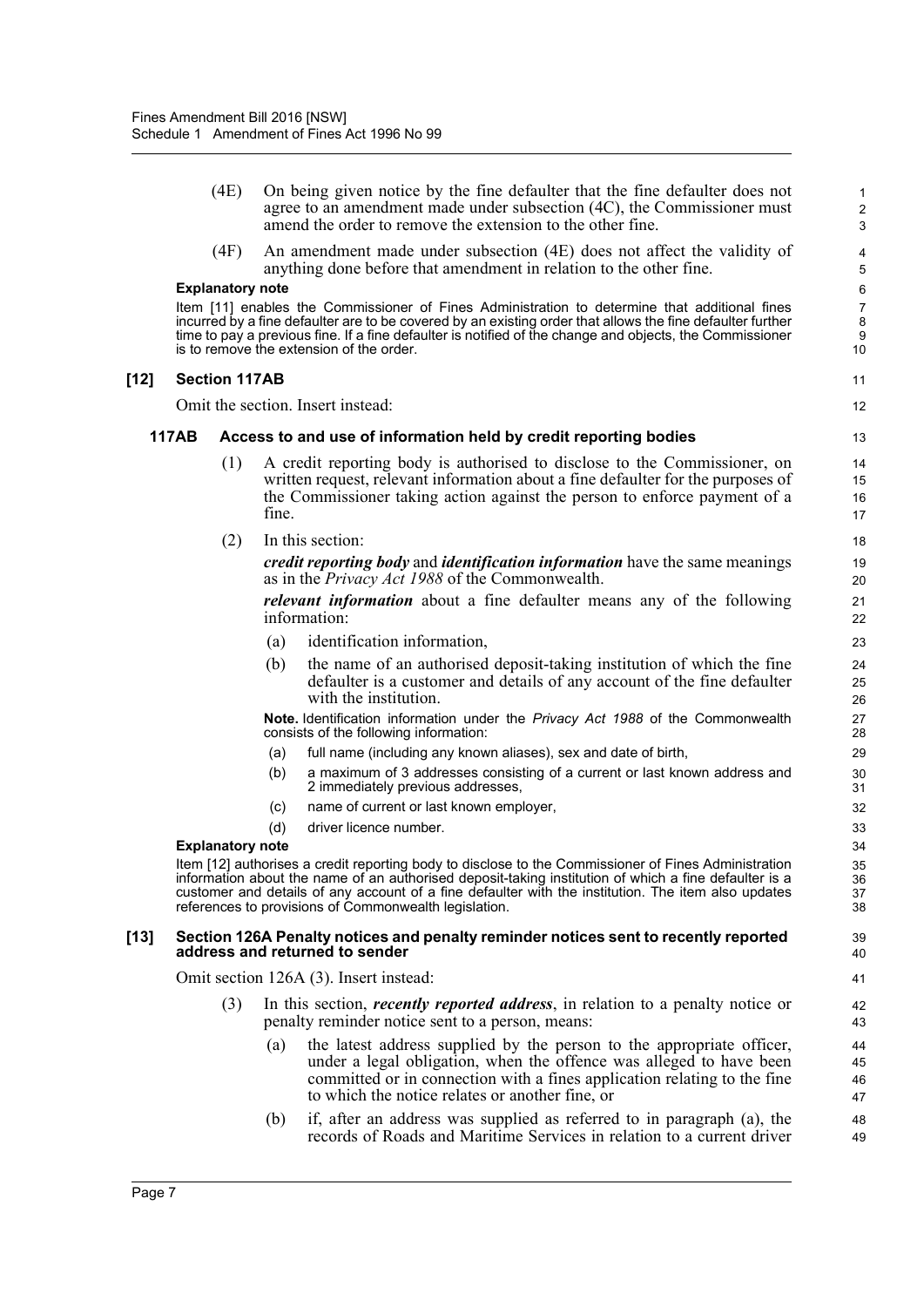licence or vehicle registration were altered to show a different address for the person—that address, or

23 24

25 26 27

- (c) in any other case—an address shown in the records of Roads and Maritime Services in relation to a current driver licence or vehicle registration as the address of the person.
- (4) In this section, *fines application* means any of the following:
	- (a) an application for a review of a decision to issue a penalty notice under section 24A,
	- (b) an application for a work and development order,
	- (c) an application for a time to pay order,
	- (d) an election under section 23A or 36 to have a matter dealt with by a court.

#### **Explanatory note**

Item [13] adds any address previously provided by a person for the purposes of an application for a review of a penalty notice, a work and development order or a time to pay order or for an election to have an offence for which a penalty notice was given dealt with by a court to the list of addresses that are taken to be recently reported addresses. If a penalty notice or penalty reminder notice, or both, are returned as being undelivered to the sender and the notice was sent to a recently reported address, a penalty reminder notice (in the case of a penalty notice) or a penalty notice enforcement order (in the case of a penalty reminder notice) may still be issued.

#### **[14] Schedule 3 Savings, transitional and other provisions**

Insert at the end of the Schedule, with appropriate Part and clause numbering:

# **Part Provisions consequent on enactment of State Revenue Legislation Amendment Act 2016**

#### **Definition**

In this Part:

#### *amending Act* means the *Fines Amendment Act 2016*.

#### **Enforcement action relating to driver nominations**

Sections 23AA and 23AB, as inserted by the amending Act, extend to nomination notices and penalty notices issued before the commencement of those sections.

#### **Enforcement action against fine defaulter**

Section 71, as amended by the amending Act, extends to fines imposed before the amendment of the section.

#### **Explanatory note**

Item [14] extends the new provisions relating to driver nominations and the amendments relating to action against fine defaulters before completion of driver licence or vehicle registration action to matters that occurred before the commencement of the provisions and amendments.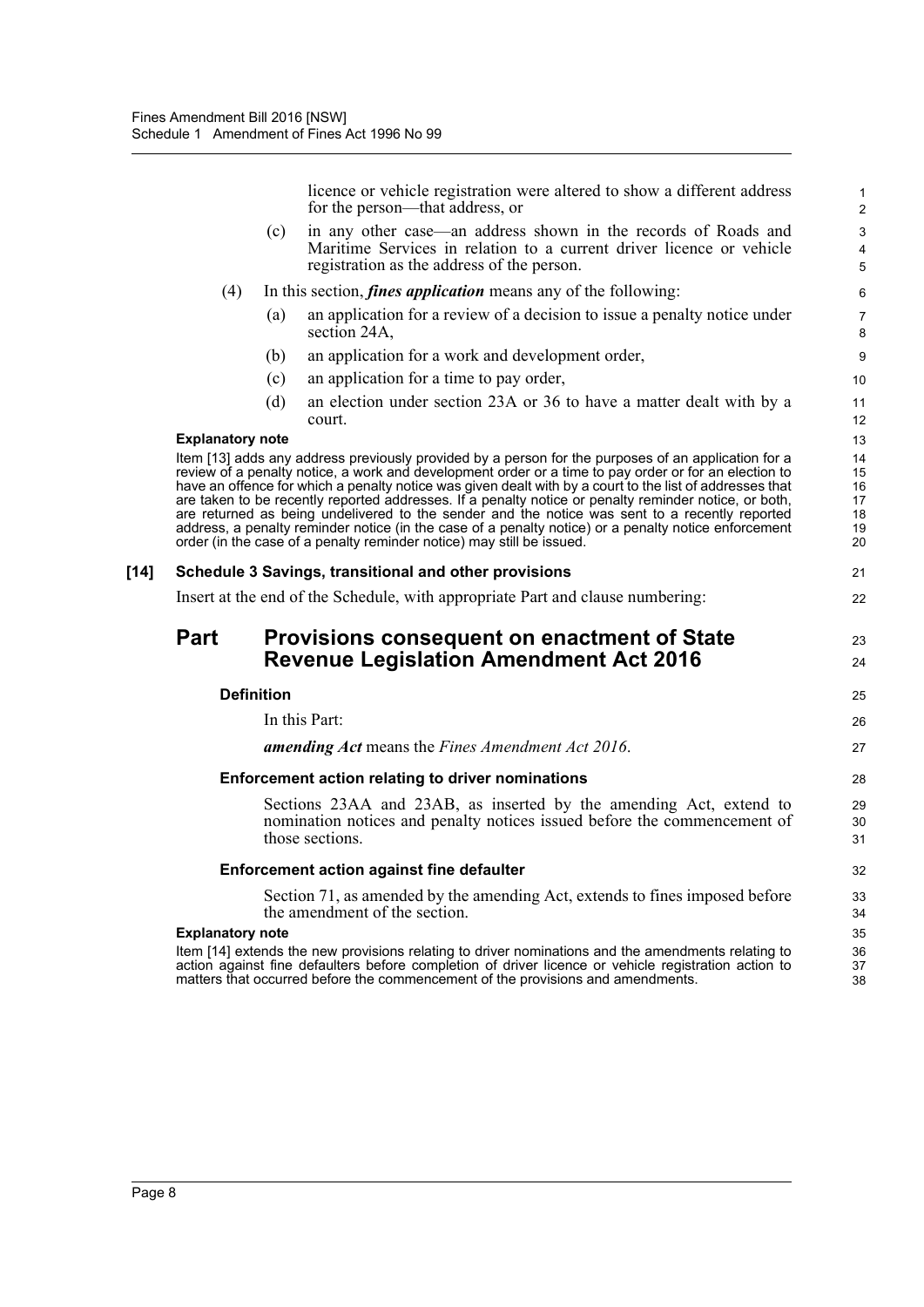<span id="page-11-0"></span>

|     | <b>Schedule 2</b>                                   | <b>Amendment of other Acts and regulation</b>                                                                                                                                                                                                                                                                                                                                                | 1                                  |  |  |  |  |  |
|-----|-----------------------------------------------------|----------------------------------------------------------------------------------------------------------------------------------------------------------------------------------------------------------------------------------------------------------------------------------------------------------------------------------------------------------------------------------------------|------------------------------------|--|--|--|--|--|
| 2.1 |                                                     | <b>Centennial Park and Moore Park Trust Act 1983 No 145</b>                                                                                                                                                                                                                                                                                                                                  | $\overline{c}$                     |  |  |  |  |  |
| [1] |                                                     | Section 23 Liability of vehicle owner for certain offences                                                                                                                                                                                                                                                                                                                                   | 3                                  |  |  |  |  |  |
|     | Omit section 23 $(3)$ $(a)$ $(i)$ . Insert instead: |                                                                                                                                                                                                                                                                                                                                                                                              |                                    |  |  |  |  |  |
|     |                                                     | (i)<br>within 21 days after service on the person of a notice under that<br>section in respect of the offence, gives a prescribed officer<br>referred to in the notice an approved nomination notice<br>containing the name and address of the person who was in charge<br>of the vehicle at all relevant times relating to the offence, or                                                  | 5<br>6<br>$\overline{7}$<br>8<br>9 |  |  |  |  |  |
| [2] | Section 23 (3) (b) (i)                              |                                                                                                                                                                                                                                                                                                                                                                                              | 10                                 |  |  |  |  |  |
|     |                                                     | Omit the subparagraph. Insert instead:                                                                                                                                                                                                                                                                                                                                                       | 11                                 |  |  |  |  |  |
|     |                                                     | within 21 days after service on the person of a court attendance<br>(i)<br>notice in respect of the offence, gives the informant an approved<br>nomination notice containing the name and address of the person<br>who was in charge of the vehicle at all relevant times relating to<br>the offence, or                                                                                     | 12<br>13<br>14<br>15<br>16         |  |  |  |  |  |
| [3] |                                                     | Section 23 (3A) and (3B)                                                                                                                                                                                                                                                                                                                                                                     | 17                                 |  |  |  |  |  |
|     |                                                     | Insert after section $23(3)$ :                                                                                                                                                                                                                                                                                                                                                               | 18                                 |  |  |  |  |  |
|     | (3A)                                                | Despite any other provision of this Act, an approved nomination notice may<br>be provided by a person served with a notice under section 24 within 90 days<br>of the notice being served on the person if the approved nomination notice is<br>provided in the circumstances specified in section 23AA or 23AB of the <i>Fines</i><br>Act 1996.                                              |                                    |  |  |  |  |  |
|     | (3B)                                                | If the owner of a vehicle gives an approved nomination notice to a prescribed<br>officer or an informant for the purposes of this section, a prescribed officer or<br>informant may, by written notice served on the owner, require the owner to<br>supply a statutory declaration for use in court proceedings that verifies the<br>nomination contained in the approved nomination notice. | 24<br>25<br>26<br>27<br>28         |  |  |  |  |  |
| [4] | <b>Section 23 (4)</b>                               |                                                                                                                                                                                                                                                                                                                                                                                              | 29                                 |  |  |  |  |  |
|     |                                                     | Omit "subsection (3)". Insert instead "subsection (3B)".                                                                                                                                                                                                                                                                                                                                     | 30                                 |  |  |  |  |  |
| [5] | <b>Section 23 (5)</b>                               |                                                                                                                                                                                                                                                                                                                                                                                              | 31                                 |  |  |  |  |  |
|     |                                                     | Omit the subsection. Insert instead:                                                                                                                                                                                                                                                                                                                                                         | 32                                 |  |  |  |  |  |
|     | (5)                                                 | An approved nomination notice or a statutory declaration which relates to<br>more than one offence is taken not to be an approved nomination notice or a<br>statutory declaration under, or for the purposes of, subsection (3) or (3B).                                                                                                                                                     | 33<br>34<br>35                     |  |  |  |  |  |
| [6] | <b>Section 23 (6)</b>                               |                                                                                                                                                                                                                                                                                                                                                                                              | 36                                 |  |  |  |  |  |
|     |                                                     | Insert in alphabetical order:                                                                                                                                                                                                                                                                                                                                                                | 37                                 |  |  |  |  |  |
|     |                                                     | <i>approved nomination notice</i> has the same meaning as in section 38 of the<br>Fines Act 1996.                                                                                                                                                                                                                                                                                            | 38<br>39                           |  |  |  |  |  |
|     | <b>Explanatory note</b>                             |                                                                                                                                                                                                                                                                                                                                                                                              | 40                                 |  |  |  |  |  |
|     |                                                     | Schedule 2.1 amends the provision that makes the owner of a vehicle liable for an offence under the<br>regulations that relates to a vehicle unless the owner nominates the person who was in charge of the<br>vehicle at the time of the offence.                                                                                                                                           | 41<br>42<br>43                     |  |  |  |  |  |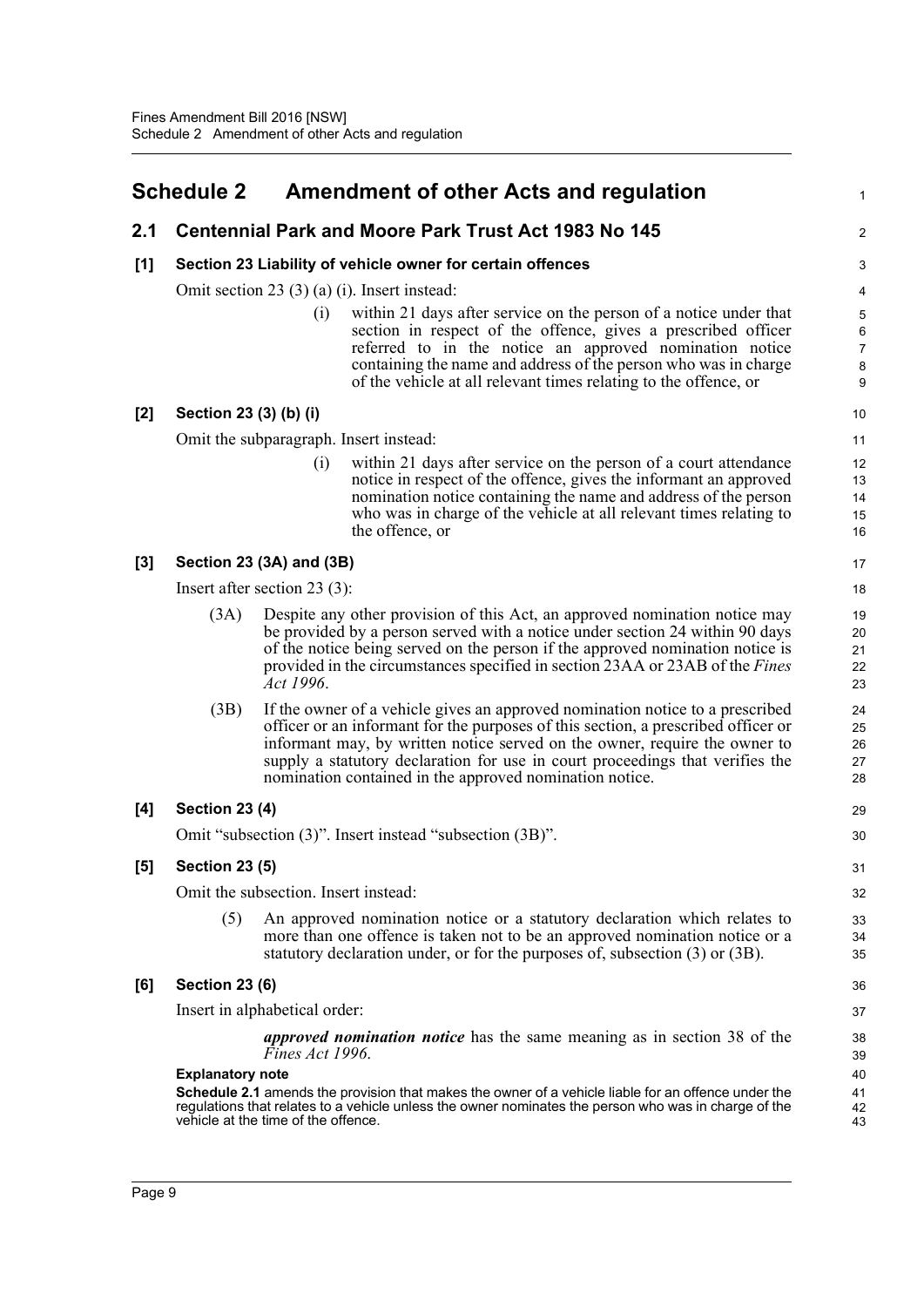Items [1] and [2] replace the requirement to supply a statutory declaration containing the name and address of the person in charge of the vehicle with a requirement to supply an approved nomination notice. An approved nomination notice is a notice in a form approved by the Commissioner of Fines Administration.

Item [3] extends the time for supplying an approved nomination notice from 21 days to 90 days if the notice is supplied after any fine specified by a penalty notice for the offence is paid. Proposed sections 23AA and 23AB of the *Fines Act 1996* provide for the effect of any such later nomination. The item also enables the owner to be required to provide a statutory declaration that verifies the nomination in the approved nomination notice for use in court proceedings.

Items [4] and [5] make consequential amendments.

Item [6] inserts a definition of *approved nomination notice*.

# **2.2 Crown Lands Act 1989 No 6**

# **[1] Section 161 Liability of vehicle owner for certain offences**

Omit section 161 (3) (a) (i). Insert instead:

(i) within 21 days after service on the owner of a notice under that section in respect of the offence, gives an authorised person referred to in the notice an approved nomination notice containing the name and address of the person who was in charge of the vehicle at all relevant times relating to the offence, or

# **[2] Section 161 (3) (b) (i)**

Omit the subparagraph. Insert instead:

(i) within 21 days after service on the owner of a court attendance notice in respect of the offence, gives the informant an approved nomination notice containing the name and address of the person who was in charge of the vehicle at all relevant times relating to the offence, or

# **[3] Section 161 (3A) and (3B)**

Insert after section 161 (3):

- (3A) Despite any other provision of this Act, an approved nomination notice may be provided by a person served with a notice under section 162 within 90 days of the notice being served on the person if the approved nomination notice is provided in the circumstances specified in section 23AA or 23AB of the *Fines Act 1996*.
- (3B) If the owner of a vehicle gives an approved nomination notice to an authorised person or informant for the purposes of this section, an authorised person or informant may, by written notice served on the owner, require the owner to supply a statutory declaration for use in court proceedings that verifies the nomination contained in the approved nomination notice.

#### **[4] Section 161 (4)**

Omit "subsection (3)". Insert instead "subsection (3B)".

# **[5] Section 161 (5)**

Omit the subsection. Insert instead:

(5) An approved nomination notice or a statutory declaration which relates to more than one offence is not an approved nomination notice or a statutory declaration for the purposes of subsection (3) or (3B).

27

- 39 40
- 41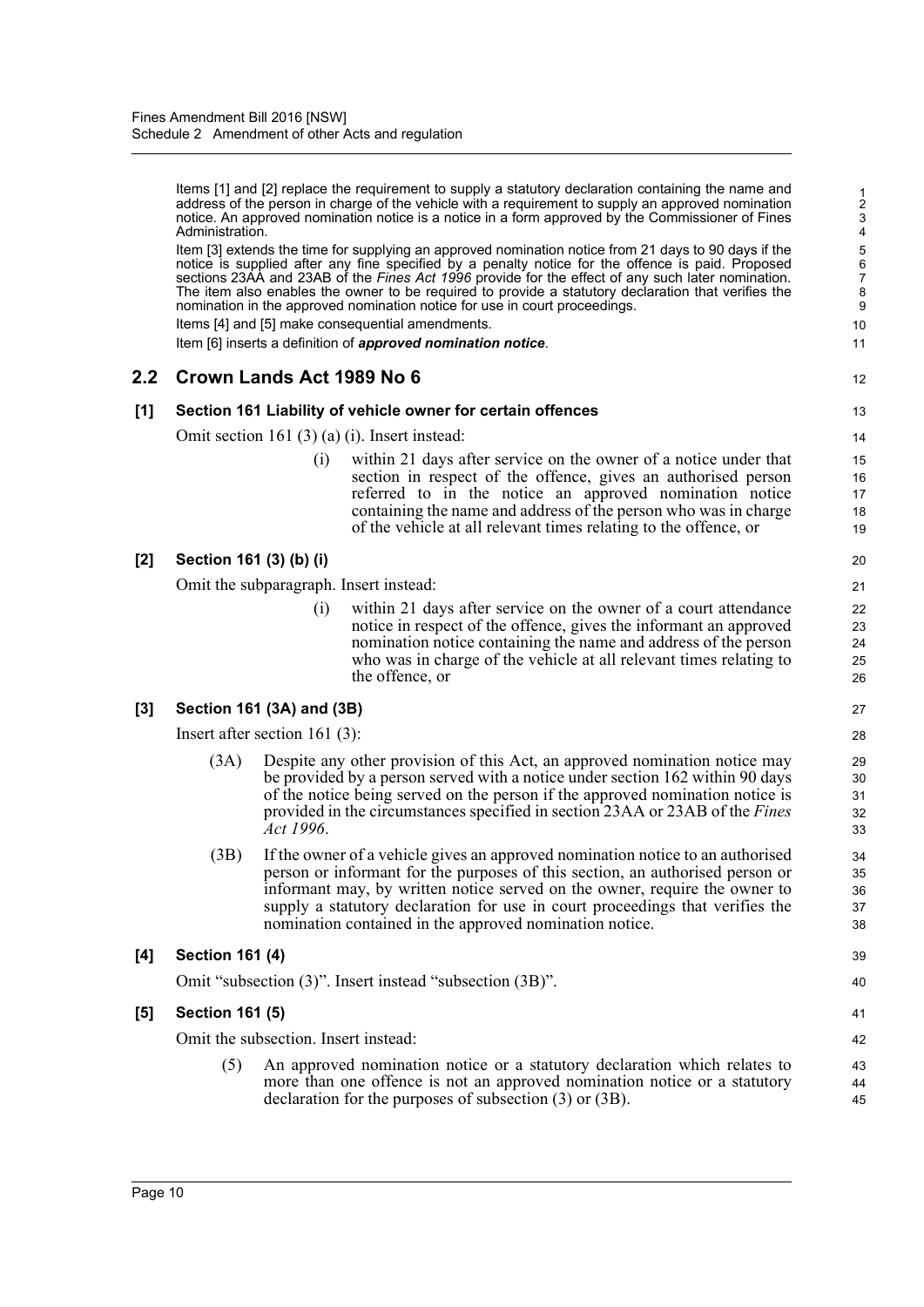# **[6] Section 161 (6)**

Insert in alphabetical order:

*approved nomination notice* has the same meaning as in section 38 of the *Fines Act 1996*.

20

47 48

#### **Explanatory note**

**Schedule 2.2** amends the provision that makes the owner of a vehicle liable for an offence that relates to a vehicle on vacant public land unless the owner nominates the person who was in charge of the vehicle at the time of the offence.

Items [1] and [2] replace the requirement to supply a statutory declaration containing the name and address of the person in charge of the vehicle with a requirement to supply an approved nomination notice. An approved nomination notice is a notice in a form approved by the Commissioner of Fines Administration.

Item [3] extends the time for supplying an approved nomination notice from 21 days to 90 days if the notice is supplied after any fine specified by a penalty notice for the offence is paid. Proposed sections 23AA and 23AB of the *Fines Act 1996* provide for the effect of any such later nomination. The item also enables the owner to be required to provide a statutory declaration that verifies the nomination in the approved nomination notice for use in court proceedings.

Items [4] and [5] make consequential amendments.

Item [6] inserts a definition of *approved nomination notice*.

# **2.3 Forestry Act 2012 No 96**

#### **[1] Section 87 Liability of vehicle owner for parking offences**

Omit section 87 (3) (a) (i). Insert instead:

(i) within 21 days after service on the person of a notice under that section in respect of the offence, gives an authorised person referred to in the notice an approved nomination notice containing the name and address of the person who was in charge of the vehicle at all relevant times relating to the offence, or

# **[2] Section 87 (3) (b) (i)**

Omit the subparagraph. Insert instead:

(i) within 21 days after service on the person of a court attendance notice in respect of the offence, gives the informant an approved nomination notice containing the name and address of the person who was in charge of the vehicle at all relevant times relating to the offence, or

#### **[3] Section 87 (3A) and (3B)**

Insert after section 87 (3):

- (3A) Despite any other provision of this Act, an approved nomination notice may be provided by a person served with a notice under section 85 within 90 days of the notice being served on the person if the approved nomination notice is provided in the circumstances specified in section 23AA or 23AB of the *Fines Act 1996*.
- (3B) If the owner of a vehicle supplies an approved nomination notice to an authorised person or an informant for the purposes of this section, an authorised person or informant may, by written notice served on the owner, require the owner to supply a statutory declaration for use in court proceedings that verifies the nomination contained in the approved nomination notice.

# **[4] Section 87 (4)**

Omit "subsection (3)". Insert instead "subsection (3B)".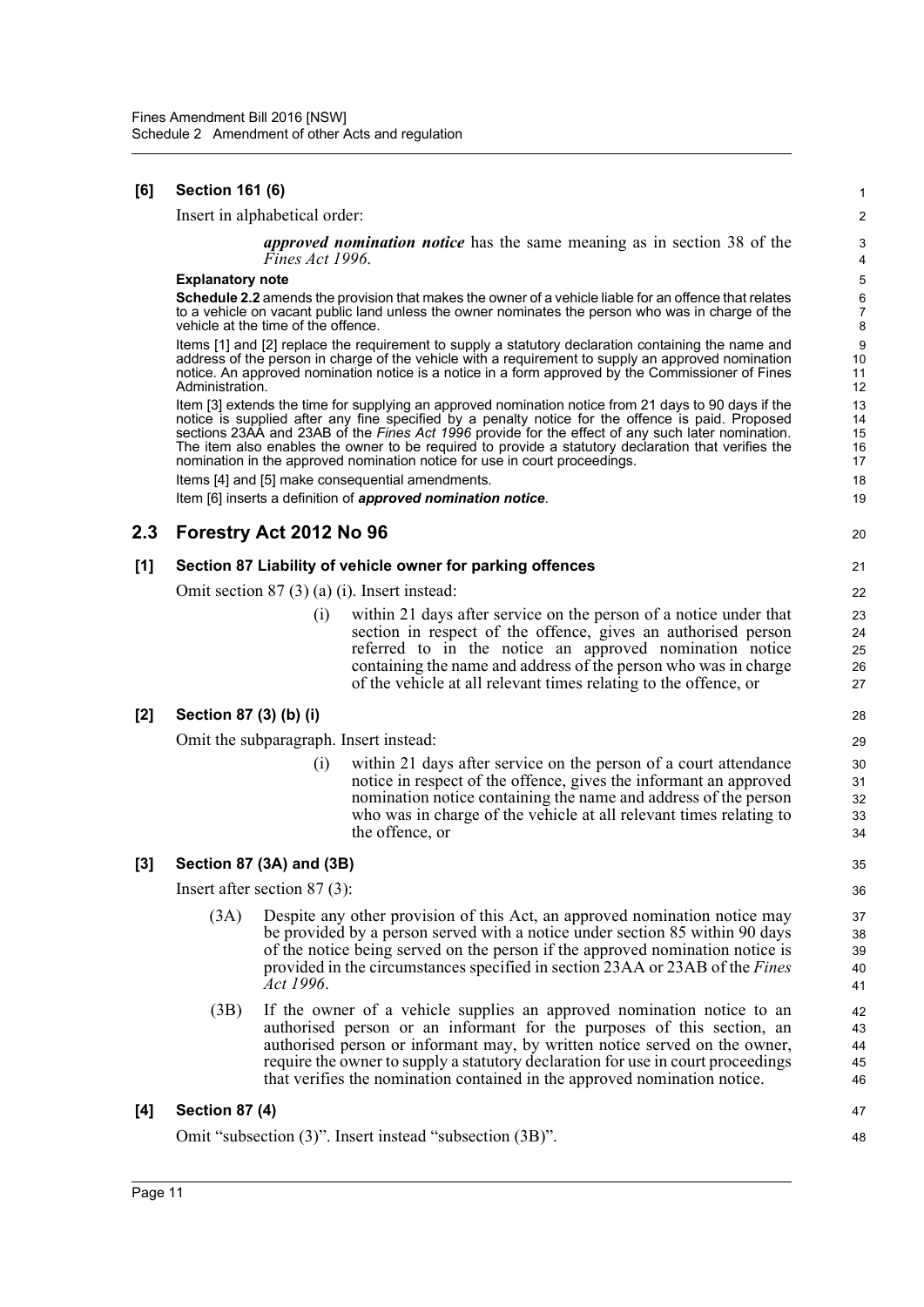| $[5]$ | <b>Section 87 (5)</b>                     |     |                                                                                                                                                                                                                                                                                                                                                                                                                                                                                                            |                            |  |  |
|-------|-------------------------------------------|-----|------------------------------------------------------------------------------------------------------------------------------------------------------------------------------------------------------------------------------------------------------------------------------------------------------------------------------------------------------------------------------------------------------------------------------------------------------------------------------------------------------------|----------------------------|--|--|
|       |                                           |     | Omit the subsection. Insert instead:                                                                                                                                                                                                                                                                                                                                                                                                                                                                       | 2                          |  |  |
|       | (5)                                       |     | An approved nomination notice or a statutory declaration that relates to more<br>than one parking offence is not an approved nomination notice or a statutory<br>declaration for the purposes of subsection $(3)$ or $(3B)$ .                                                                                                                                                                                                                                                                              | 3<br>4<br>5                |  |  |
| [6]   | <b>Section 87 (6)</b>                     |     |                                                                                                                                                                                                                                                                                                                                                                                                                                                                                                            | 6                          |  |  |
|       | Insert in alphabetical order:             |     |                                                                                                                                                                                                                                                                                                                                                                                                                                                                                                            | 7                          |  |  |
|       |                                           |     | <i>approved nomination notice</i> has the same meaning as in section 38 of the<br>Fines Act 1996.                                                                                                                                                                                                                                                                                                                                                                                                          | 8<br>9                     |  |  |
|       | <b>Explanatory note</b>                   |     |                                                                                                                                                                                                                                                                                                                                                                                                                                                                                                            | 10                         |  |  |
|       |                                           |     | <b>Schedule 2.3</b> amends the provision that makes the owner of a vehicle liable for a parking offence<br>unless the owner nominates the person who was in charge of the vehicle at the time of the offence.                                                                                                                                                                                                                                                                                              | 11<br>12                   |  |  |
|       | Administration.                           |     | Items [1] and [2] replace the requirement to supply a statutory declaration containing the name and<br>address of the person in charge of the vehicle with a requirement to supply an approved nomination<br>notice. An approved nomination notice is a notice in a form approved by the Commissioner of Fines                                                                                                                                                                                             | 13<br>14<br>15<br>16       |  |  |
|       |                                           |     | Item [3] extends the time for supplying an approved nomination notice from 21 days to 90 days if the<br>notice is supplied after any fine specified by a penalty notice for the offence is paid. Proposed sections<br>23AA and 23AB of the <i>Fines Act 1996</i> provide for the effect of any such later nomination. The item<br>also enables the owner to be required to provide a statutory declaration that verifies the nomination<br>in the approved nomination notice for use in court proceedings. | 17<br>18<br>19<br>20<br>21 |  |  |
|       |                                           |     | Items [4] and [5] make consequential amendments.<br>Item [6] inserts a definition of approved nomination notice.                                                                                                                                                                                                                                                                                                                                                                                           | 22<br>23                   |  |  |
|       |                                           |     |                                                                                                                                                                                                                                                                                                                                                                                                                                                                                                            |                            |  |  |
| 2.4   |                                           |     | Impounding Act 1993 No 31                                                                                                                                                                                                                                                                                                                                                                                                                                                                                  | 24                         |  |  |
| [1]   |                                           |     | Section 32A Owner liable for offences concerning motor vehicles                                                                                                                                                                                                                                                                                                                                                                                                                                            | 25                         |  |  |
|       |                                           |     | Omit section 32A (3) (a). Insert instead:                                                                                                                                                                                                                                                                                                                                                                                                                                                                  | 26                         |  |  |
|       |                                           | (a) | within 21 days after service on the owner of the penalty notice for the<br>offence, the owner gives a person specified in the notice an approved<br>nomination notice containing the name and address of the person who<br>was at all relevant times in charge of the vehicle, or                                                                                                                                                                                                                          | 27<br>28<br>29<br>30       |  |  |
| $[2]$ | Section 32A (4) (a)                       |     |                                                                                                                                                                                                                                                                                                                                                                                                                                                                                                            | 31                         |  |  |
|       | Omit section 32A (4) (a). Insert instead: |     |                                                                                                                                                                                                                                                                                                                                                                                                                                                                                                            |                            |  |  |
|       |                                           | (a) | within 21 days after the service on the owner of a court attendance<br>notice for the offence, the owner gives the informant an approved<br>nomination notice containing the name and address of the person who<br>was at all relevant times in charge of the vehicle, or                                                                                                                                                                                                                                  | 33<br>34<br>35<br>36       |  |  |
| [3]   | Section 32A (4A) and (4B)                 |     |                                                                                                                                                                                                                                                                                                                                                                                                                                                                                                            | 37                         |  |  |
|       | Insert after section $32A(4)$ :           |     |                                                                                                                                                                                                                                                                                                                                                                                                                                                                                                            | 38                         |  |  |
|       | (4A)                                      |     | Despite any other provision of this Act, an approved nomination notice may<br>be provided by an owner of a vehicle served with a penalty notice within<br>90 days of the notice being served on the owner if the approved nomination<br>notice is provided in the circumstances specified in section 23AA or 23AB of<br>the Fines Act 1996.                                                                                                                                                                | 39<br>40<br>41<br>42<br>43 |  |  |
|       | (4B)                                      |     | If the owner of a vehicle gives an approved nomination notice to a person or<br>an informant for the purposes of this section, the person or informant may, by<br>written notice served on the owner, require the owner to supply a statutory                                                                                                                                                                                                                                                              | 44<br>45<br>46             |  |  |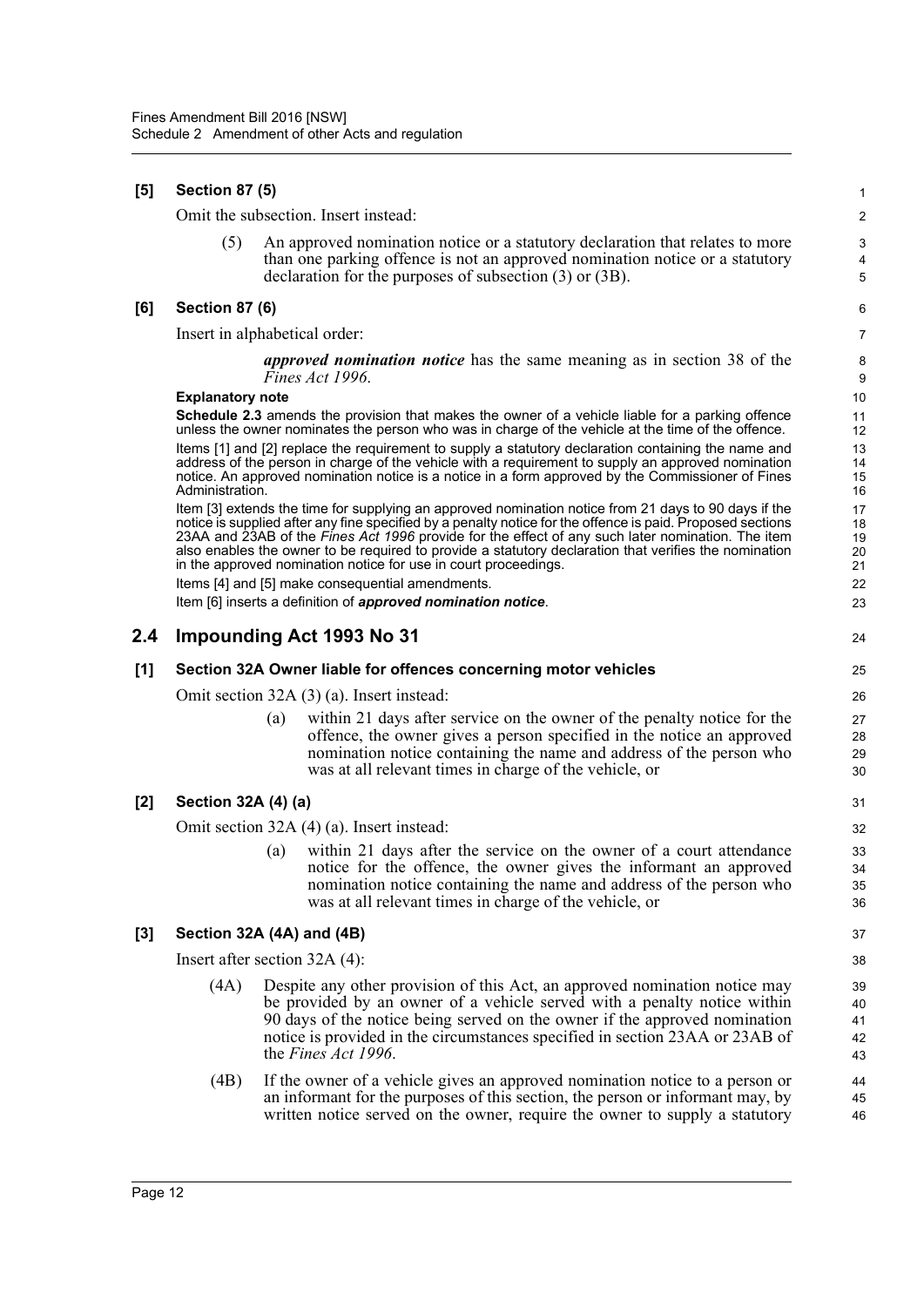|       |                                                             | declaration for use in court proceedings that verifies the nomination contained<br>in the approved nomination notice.                                                                                                                                                                                                                                                                                                                                                                               | $\mathbf{1}$<br>$\overline{2}$ |  |  |  |
|-------|-------------------------------------------------------------|-----------------------------------------------------------------------------------------------------------------------------------------------------------------------------------------------------------------------------------------------------------------------------------------------------------------------------------------------------------------------------------------------------------------------------------------------------------------------------------------------------|--------------------------------|--|--|--|
| [4]   | Section 32A (6)                                             |                                                                                                                                                                                                                                                                                                                                                                                                                                                                                                     | 3                              |  |  |  |
|       |                                                             | Omit "A". Insert instead "An approved nomination notice or a".                                                                                                                                                                                                                                                                                                                                                                                                                                      | 4                              |  |  |  |
| [5]   | Section 32A (6)                                             |                                                                                                                                                                                                                                                                                                                                                                                                                                                                                                     | 5                              |  |  |  |
|       |                                                             | Insert "an approved nomination notice or" before "a statutory".                                                                                                                                                                                                                                                                                                                                                                                                                                     | 6                              |  |  |  |
| [6]   | Section 32A (8)                                             |                                                                                                                                                                                                                                                                                                                                                                                                                                                                                                     | 7                              |  |  |  |
|       |                                                             | Insert after section $32A(7)$ :                                                                                                                                                                                                                                                                                                                                                                                                                                                                     | 8                              |  |  |  |
|       | (8)                                                         | In this section:                                                                                                                                                                                                                                                                                                                                                                                                                                                                                    | 9                              |  |  |  |
|       |                                                             | <i>approved nomination notice</i> has the same meaning as in section 38 of the<br>Fines Act 1996.                                                                                                                                                                                                                                                                                                                                                                                                   | 10<br>11                       |  |  |  |
|       | <b>Explanatory note</b>                                     |                                                                                                                                                                                                                                                                                                                                                                                                                                                                                                     | 12                             |  |  |  |
|       |                                                             | <b>Schedule 2.4</b> amends the provision that makes the owner of a vehicle liable for an offence relating<br>to the abandonment of a vehicle in a public place unless the owner nominates the person who was in<br>charge of the vehicle at the time of the offence.                                                                                                                                                                                                                                | 13<br>14<br>15                 |  |  |  |
|       | Administration.                                             | Items [1] and [2] replace the requirement to supply a statutory declaration containing the name and<br>address of the person in charge of the vehicle with a requirement to supply an approved nomination<br>notice. An approved nomination notice is a notice in a form approved by the Commissioner of Fines                                                                                                                                                                                      | 16<br>17<br>18<br>19           |  |  |  |
|       |                                                             | Item [3] extends the time for supplying an approved nomination notice from 21 days to 90 days if the<br>notice is supplied after any fine specified by a penalty notice for the offence is paid. Proposed<br>sections 23AA and 23AB of the Fines Act 1996 provide for the effect of any such later nomination.<br>The item also enables the owner to be required to provide a statutory declaration that verifies the<br>nomination in the approved nomination notice for use in court proceedings. | 20<br>21<br>22<br>23<br>24     |  |  |  |
|       |                                                             | Items [4] and [5] make consequential amendments.                                                                                                                                                                                                                                                                                                                                                                                                                                                    | 25<br>26                       |  |  |  |
|       |                                                             | Item [6] inserts a definition of approved nomination notice.                                                                                                                                                                                                                                                                                                                                                                                                                                        |                                |  |  |  |
| 2.5   |                                                             | <b>Local Government Act 1993 No 30</b>                                                                                                                                                                                                                                                                                                                                                                                                                                                              | 27                             |  |  |  |
| [1]   | Section 651 Liability of vehicle owner for certain offences |                                                                                                                                                                                                                                                                                                                                                                                                                                                                                                     |                                |  |  |  |
|       |                                                             | Omit section 651 (4) (a). Insert instead:                                                                                                                                                                                                                                                                                                                                                                                                                                                           | 29                             |  |  |  |
|       |                                                             | within 21 days after service on the owner of the penalty notice in respect<br>(a)<br>of the offence, the owner gives the prescribed officer a relevant<br>nomination document containing the name and address of the person<br>who was at all relevant times in charge of the vehicle, or                                                                                                                                                                                                           | 30<br>31<br>32<br>33           |  |  |  |
| $[2]$ | Section 651 (5) (a)                                         |                                                                                                                                                                                                                                                                                                                                                                                                                                                                                                     | 34                             |  |  |  |
|       |                                                             | Omit section $651(5)(a)$ . Insert instead:                                                                                                                                                                                                                                                                                                                                                                                                                                                          | 35                             |  |  |  |
|       |                                                             | within 21 days after service on the owner of a court attendance notice in<br>(a)<br>respect of the offence, the owner gives the informant a relevant<br>nomination document containing the name and address of the person<br>who was at all relevant times in charge of the vehicle, or                                                                                                                                                                                                             | 36<br>37<br>38<br>39           |  |  |  |
| [3]   |                                                             | Section 651 (5A) and (5B)                                                                                                                                                                                                                                                                                                                                                                                                                                                                           | 40                             |  |  |  |
|       |                                                             | Insert after section $651(5)$ :                                                                                                                                                                                                                                                                                                                                                                                                                                                                     | 41                             |  |  |  |
|       | (5A)                                                        | Despite any other provision of this Act, a relevant nomination document may<br>be provided by an owner of a vehicle served with a penalty notice within<br>90 days of the notice being served on the owner if the relevant nomination<br>document is provided in the circumstances specified in section 23AA or 23AB<br>of the Fines Act 1996.                                                                                                                                                      | 42<br>43<br>44<br>45<br>46     |  |  |  |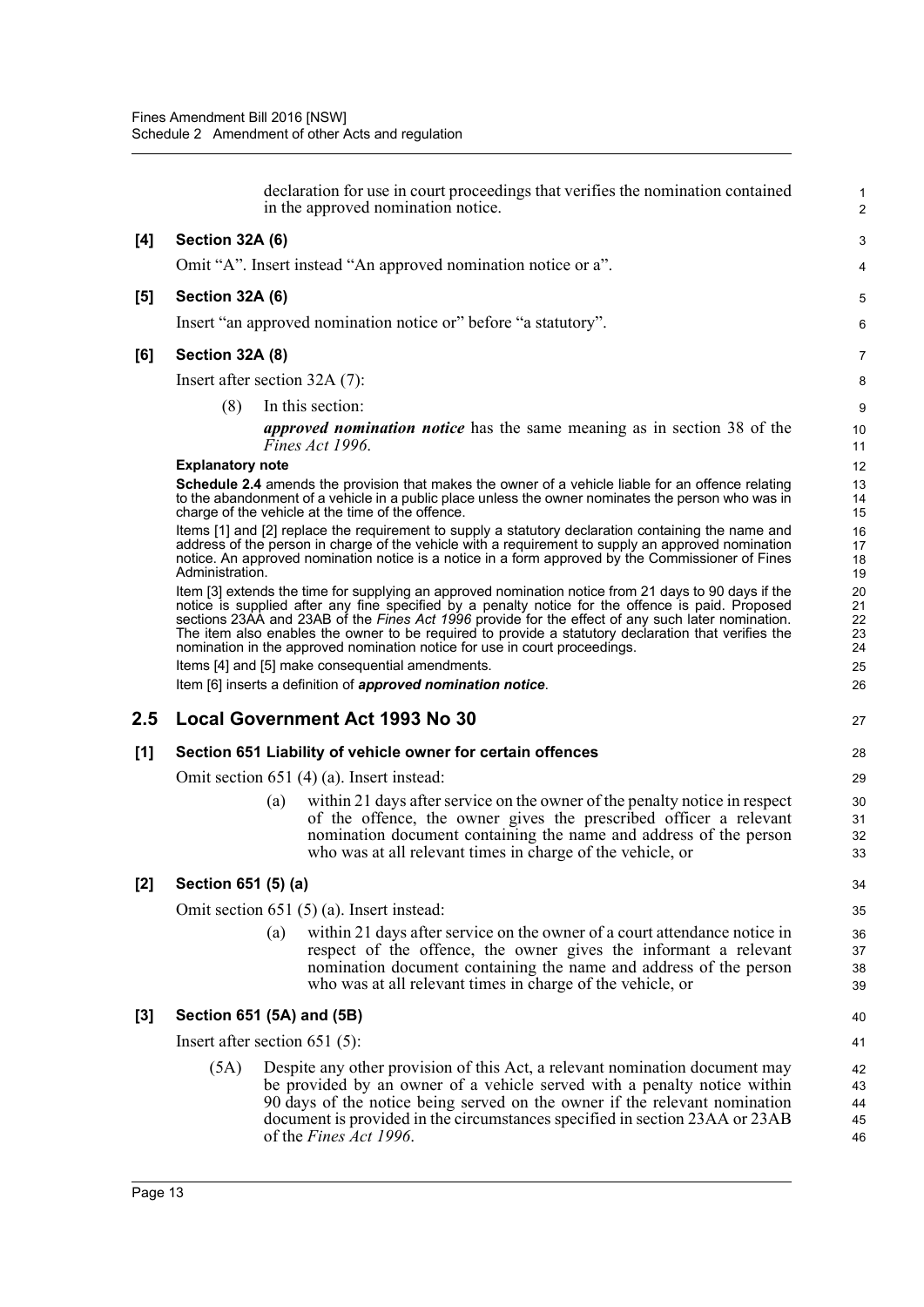(5B) If the owner of a vehicle gives a relevant nomination document to a prescribed officer or an informant for the purposes of this section, a prescribed officer or an informant may, by written notice served on the owner, require the owner to supply a statutory declaration for use in court proceedings that verifies the nomination contained in the relevant nomination document.

29

30 31

# **[4] Section 651 (7)**

Insert "relevant nomination document or" before "statutory declaration" wherever occurring.

#### **[5] Section 651 (9) (d)**

Insert at the end of section 651  $(9)$  (c):

, and

(d) a reference to a relevant nomination document is a reference to a relevant nomination document within the meaning of Part 7.3 of the *Road Transport Act 2013*.

#### **Explanatory note**

**Schedule 2.5** amends the provision that makes the owner of a vehicle liable for a parking offence unless the owner nominates the person who was in charge of the vehicle at the time of the offence.

Items [1] and [2] replace the requirement to supply a statutory declaration containing the name and address of the person in charge of the vehicle with a requirement to supply a relevant nomination document. A relevant nomination document is a notice in a form approved by Roads and Maritime Services.

Item [3] extends the time for supplying a relevant nomination document from 21 days to 90 days if the document is supplied after any fine specified by a penalty notice for the offence is paid. Proposed sections 23AA and 23AB of the *Fines Act 1996* provide for the effect of any such later nomination. The item also enables the owner to be required to provide a statutory declaration that verifies the nomination in the relevant nomination document for use in court proceedings. Item [4] makes a consequential amendment.

Item [5] defines references to *relevant nomination documents*.

# **2.6 National Parks and Wildlife Act 1974 No 80**

#### **[1] Section 159 Liability of vehicle owner for parking offences**

Omit "section 160" wherever occurring. Insert instead "section 192".

# **[2] Section 159 (4) (a) (i)**

Omit the subparagraph. Insert instead:

(i) within 21 days after service on the owner of a notice under that section in respect of the offence, gives a prescribed person referred to in that section an approved nomination notice containing the name and address of the person who was in charge of the vehicle at all relevant times relating to the parking offence concerned, or

# **[3] Section 159 (4) (b) (i)**

Omit the subparagraph. Insert instead:

(i) within 21 days after service on the owner of a court attendance notice for the offence, gives the informant an approved nomination notice containing the name and address of the person who was in charge of the vehicle at all relevant times relating to the offence, or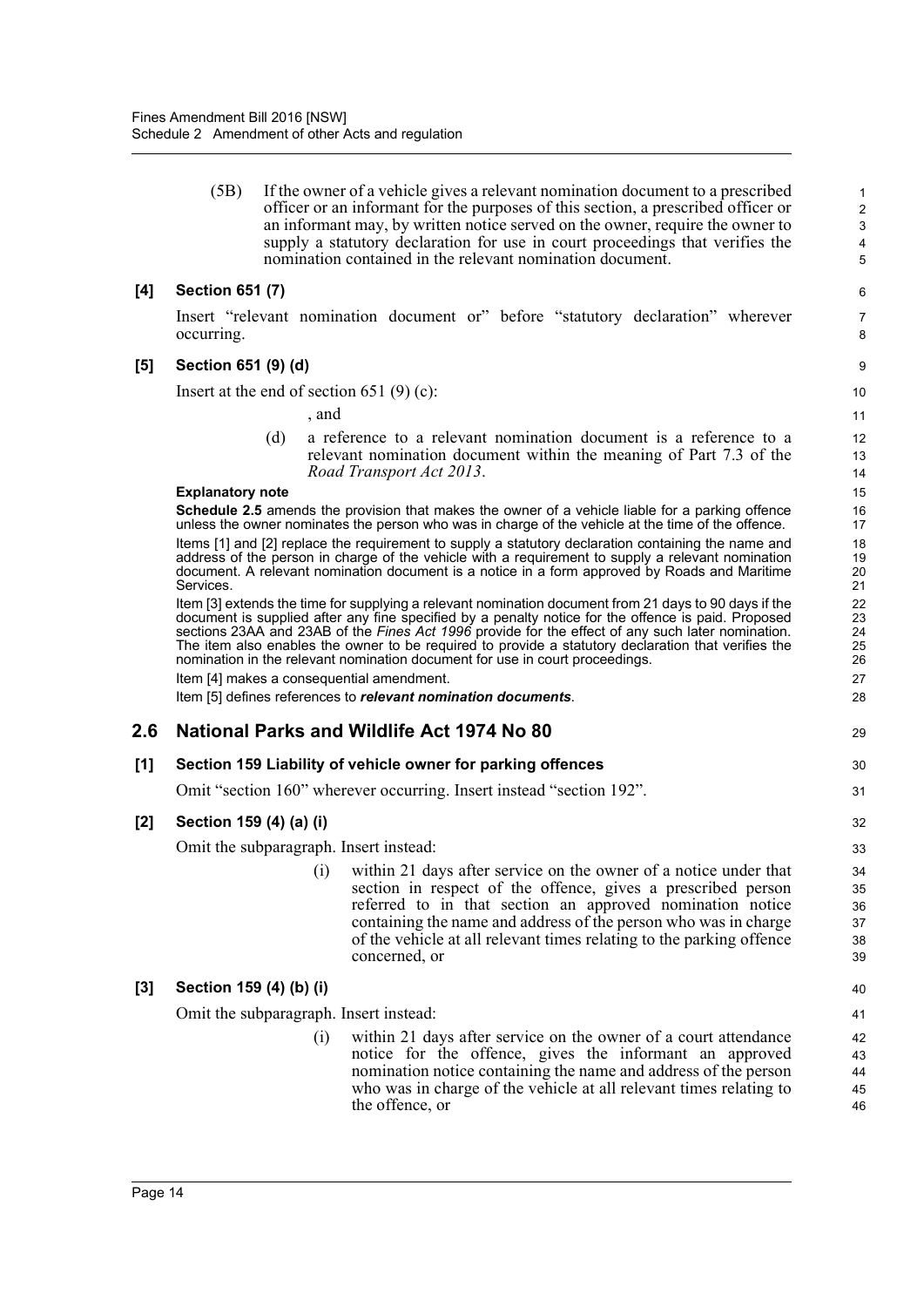# **[4] Section 159 (4A) and (4B)**

Insert after section 159 (4):

(4A) Despite any other provision of this Act, an approved nomination notice may be provided by a person served with a notice under section 192 within 90 days of the notice being served on the person if the approved nomination notice is provided in the circumstances specified in section 23AA or 23AB of the *Fines Act 1996*.

19  $20$ 

 $\overline{4}$ 

42 43

(4B) If the owner of a vehicle supplies an approved nomination notice to a prescribed person or an informant for the purposes of this section, a prescribed person or informant may, by written notice served on the owner, require the owner to supply a statutory declaration for use in court proceedings that verifies the nomination contained in the approved nomination document.

# **[5] Section 159 (5)**

Omit the subsection. Insert instead:

(5) An approved nomination notice or a statutory declaration that relates to more than one parking offence is taken not to be an approved nomination notice or a statutory declaration supplying a name and address for the purposes of subsection (4) or (4B).

#### **[6] Section 159 (6)**

Omit "subsection (4)". Insert instead "subsection (4B)".

#### **[7] Section 159 (8)**

Insert after section 159 (7):

- (8) In this section:
	- *approved nomination notice* has the same meaning as in section 38 of the *Fines Act 1996*.

#### **Explanatory note**

**Schedule 2.6** amends the provision that makes the owner of a vehicle liable for a parking offence unless the owner nominates the person who was in charge of the vehicle at the time of the offence. Items [2] and [3] replace the requirement to supply a statutory declaration containing the name and address of the person in charge of the vehicle with a requirement to supply an approved nomination notice. An approved nomination notice is a notice in a form approved by the Commissioner of Fines Administration.

Item [4] extends the time for supplying an approved nomination notice from 21 days to 90 days if the notice is supplied after any fine specified by a penalty notice for the offence is paid. Proposed sections 23AA and 23AB of the *Fines Act 1996* provide for the effect of any such later nomination. The item also enables the owner to be required to provide a statutory declaration that verifies the nomination in the approved nomination notice for use in court proceedings. Items [5] and [6] make consequential amendments.

Item [7] inserts a definition of *approved nomination notice*.

Item [1] updates references.

# **2.7 Parramatta Park Trust Act 2001 No 17**

# **[1] Section 29 Liability of vehicle owner for parking offences**

Omit section 29 (3) (a) (i). Insert instead:

(i) within 21 days after service on the person of a notice under that section in respect of the offence, gives an authorised officer described in the notice an approved nomination notice containing 44 45 46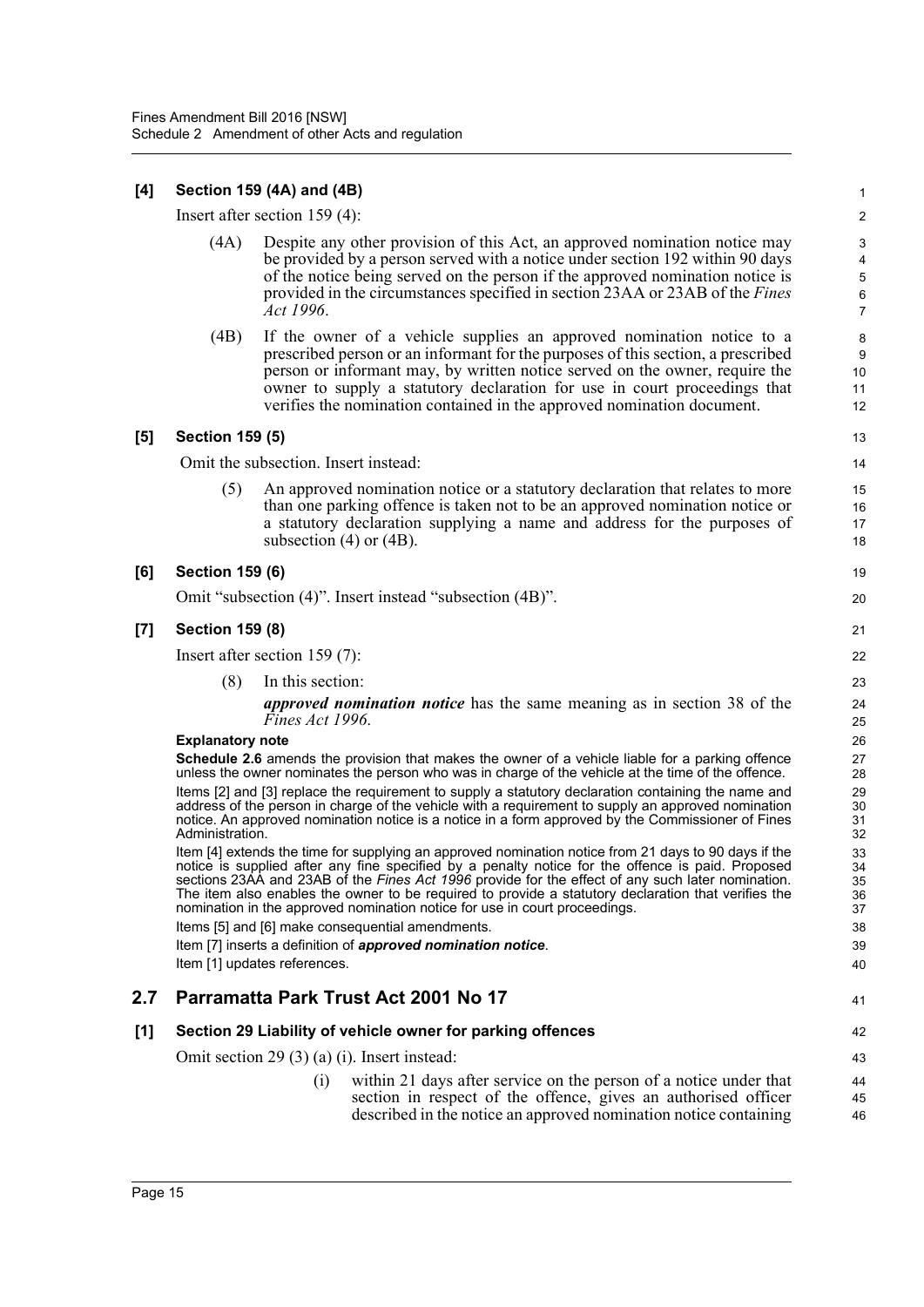$[2]$ 

[3]

 $[4]$ 

 $[5]$ 

**[6] Section 29 (6)**

|                                                                                                                                                                                                                                                                                                                                                         |                                      | vehicle at all relevant times relating to the offence, or                                                                                                                                                                                                                                                                                                                                                                                                                                           | $\overline{c}$             |  |
|---------------------------------------------------------------------------------------------------------------------------------------------------------------------------------------------------------------------------------------------------------------------------------------------------------------------------------------------------------|--------------------------------------|-----------------------------------------------------------------------------------------------------------------------------------------------------------------------------------------------------------------------------------------------------------------------------------------------------------------------------------------------------------------------------------------------------------------------------------------------------------------------------------------------------|----------------------------|--|
| Section 29 (3) (b) (i)                                                                                                                                                                                                                                                                                                                                  |                                      |                                                                                                                                                                                                                                                                                                                                                                                                                                                                                                     | 3                          |  |
|                                                                                                                                                                                                                                                                                                                                                         |                                      | Omit the subparagraph. Insert instead:                                                                                                                                                                                                                                                                                                                                                                                                                                                              | 4                          |  |
|                                                                                                                                                                                                                                                                                                                                                         | (i)                                  | within 21 days after service on the person of a court attendance<br>notice in respect of the offence, gives the informant an approved<br>nomination notice containing the name and address of the person<br>who was in charge of the vehicle at all relevant times relating to<br>the offence, or                                                                                                                                                                                                   | 5<br>6<br>7<br>8<br>9      |  |
|                                                                                                                                                                                                                                                                                                                                                         | Section 29 (3A) and (3B)             |                                                                                                                                                                                                                                                                                                                                                                                                                                                                                                     | 10                         |  |
|                                                                                                                                                                                                                                                                                                                                                         | Insert after section 29 $(3)$ :      |                                                                                                                                                                                                                                                                                                                                                                                                                                                                                                     | 11                         |  |
| (3A)<br>Despite any other provision of this Act, an approved nomination notice may<br>be provided by a person served with a notice under section 30 within 90 days<br>of the notice being served on the person if the approved nomination notice is<br>provided in the circumstances specified in section 23AA or 23AB of the <i>Fines</i><br>Act 1996. |                                      |                                                                                                                                                                                                                                                                                                                                                                                                                                                                                                     |                            |  |
| (3B)                                                                                                                                                                                                                                                                                                                                                    |                                      | If the owner of a vehicle supplies an approved nomination notice to an<br>authorised officer or an informant for the purposes of this section, an<br>authorised officer or informant may, by written notice served on the owner,<br>require the owner to supply a statutory declaration for use in court proceedings<br>that verifies the nomination contained in the approved nomination notice.                                                                                                   | 17<br>18<br>19<br>20<br>21 |  |
| <b>Section 29 (4)</b>                                                                                                                                                                                                                                                                                                                                   |                                      |                                                                                                                                                                                                                                                                                                                                                                                                                                                                                                     | 22                         |  |
|                                                                                                                                                                                                                                                                                                                                                         |                                      | Omit "subsection (3)". Insert instead "subsection (3B)".                                                                                                                                                                                                                                                                                                                                                                                                                                            | 23                         |  |
| <b>Section 29 (5)</b>                                                                                                                                                                                                                                                                                                                                   |                                      |                                                                                                                                                                                                                                                                                                                                                                                                                                                                                                     | 24                         |  |
|                                                                                                                                                                                                                                                                                                                                                         | Omit the subsection. Insert instead: |                                                                                                                                                                                                                                                                                                                                                                                                                                                                                                     | 25                         |  |
| (5)                                                                                                                                                                                                                                                                                                                                                     |                                      | An approved nomination notice or a statutory declaration that relates to more<br>than one offence is taken not to be an approved nomination notice or a<br>statutory declaration under, or for the purposes of subsection (3) or (3B).                                                                                                                                                                                                                                                              | 26<br>27<br>28             |  |
| <b>Section 29 (6)</b>                                                                                                                                                                                                                                                                                                                                   |                                      |                                                                                                                                                                                                                                                                                                                                                                                                                                                                                                     | 29                         |  |
|                                                                                                                                                                                                                                                                                                                                                         | Insert in alphabetical order:        |                                                                                                                                                                                                                                                                                                                                                                                                                                                                                                     | 30                         |  |
|                                                                                                                                                                                                                                                                                                                                                         | Fines Act 1996.                      | <i>approved nomination notice</i> has the same meaning as in section 38 of the                                                                                                                                                                                                                                                                                                                                                                                                                      | 31<br>32                   |  |
| <b>Explanatory note</b>                                                                                                                                                                                                                                                                                                                                 |                                      | <b>Schedule 2.7</b> amends the provision that makes the owner of a vehicle liable for a parking offence<br>unless the person nominates the person who was in charge of the vehicle at the time of the offence.                                                                                                                                                                                                                                                                                      | 33<br>34<br>35             |  |
| Administration.                                                                                                                                                                                                                                                                                                                                         |                                      | Items [1] and [2] replace the requirement to supply a statutory declaration containing the name and<br>address of the person in charge of the vehicle with a requirement to supply an approved nomination<br>notice. An approved nomination notice is a notice in a form approved by the Commissioner of Fines                                                                                                                                                                                      | 36<br>37<br>38<br>39       |  |
|                                                                                                                                                                                                                                                                                                                                                         |                                      | Item [3] extends the time for supplying an approved nomination notice from 21 days to 90 days if the<br>notice is supplied after any fine specified by a penalty notice for the offence is paid. Proposed<br>sections 23AA and 23AB of the Fines Act 1996 provide for the effect of any such later nomination.<br>The item also enables the owner to be required to provide a statutory declaration that verifies the<br>nomination in the approved nomination notice for use in court proceedings. | 40<br>41<br>42<br>43<br>44 |  |
|                                                                                                                                                                                                                                                                                                                                                         |                                      | Items [4] and [5] make consequential amendments.                                                                                                                                                                                                                                                                                                                                                                                                                                                    | 45                         |  |
|                                                                                                                                                                                                                                                                                                                                                         |                                      | Item [6] inserts a definition of <b>approved nomination notice</b> .                                                                                                                                                                                                                                                                                                                                                                                                                                | 46                         |  |

the name and address of the person who was in charge of the

1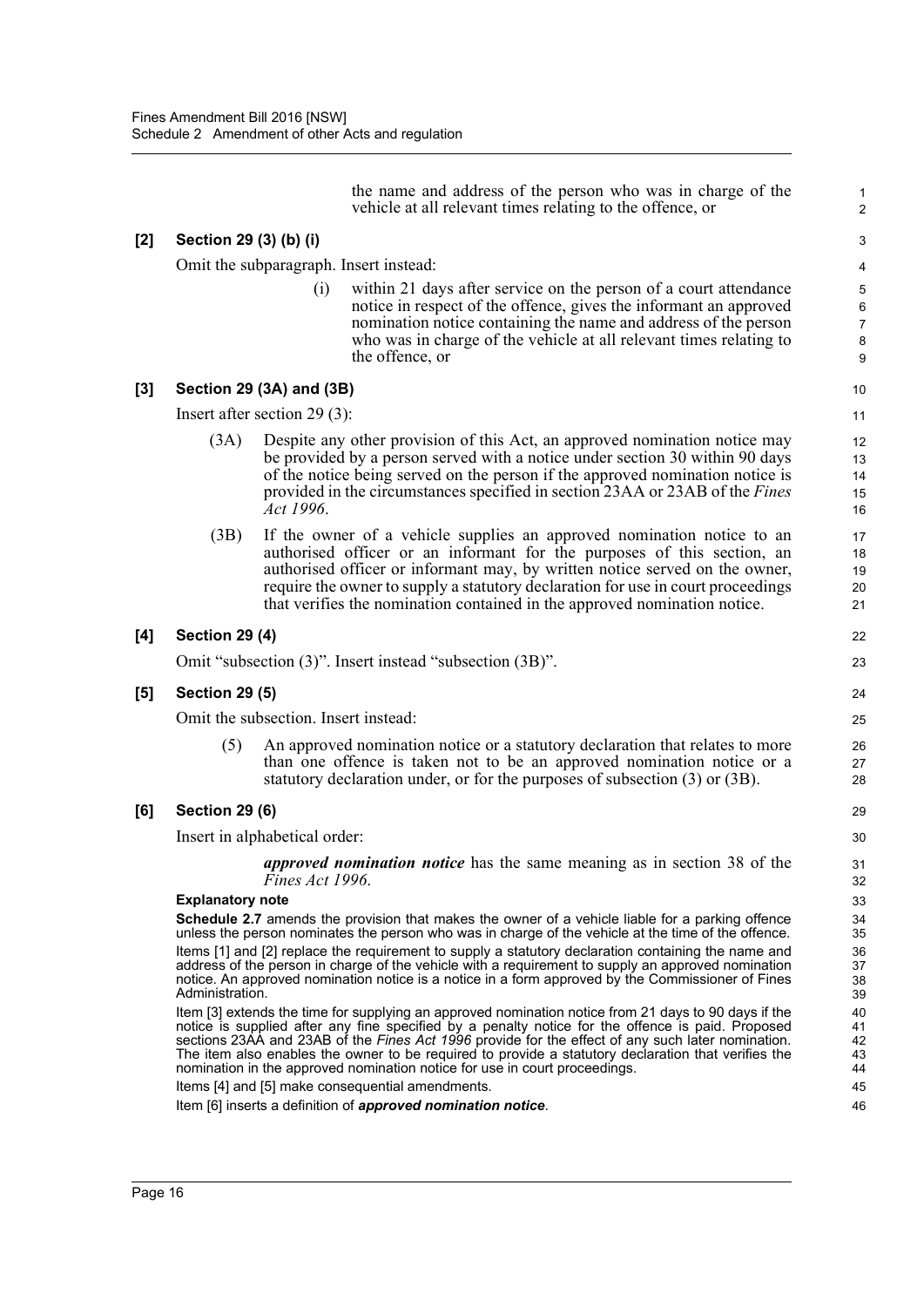| 2.8 |                           | Protection of the Environment Operations Act 1997 No 156                                                                                                                                                                                                                                                                                                                                                                                                                                                      | $\mathbf{1}$               |  |  |  |  |  |  |
|-----|---------------------------|---------------------------------------------------------------------------------------------------------------------------------------------------------------------------------------------------------------------------------------------------------------------------------------------------------------------------------------------------------------------------------------------------------------------------------------------------------------------------------------------------------------|----------------------------|--|--|--|--|--|--|
| [1] |                           | Section 146 Owners and drivers of motor vehicles and trailers involved in littering                                                                                                                                                                                                                                                                                                                                                                                                                           | 2                          |  |  |  |  |  |  |
|     |                           | Omit "verified by statutory declaration" from section 146 (7).                                                                                                                                                                                                                                                                                                                                                                                                                                                | 3                          |  |  |  |  |  |  |
|     |                           | Insert instead "in the form of an approved nomination notice".                                                                                                                                                                                                                                                                                                                                                                                                                                                | 4                          |  |  |  |  |  |  |
| [2] |                           | Section 146 (7) (a) and (b)                                                                                                                                                                                                                                                                                                                                                                                                                                                                                   |                            |  |  |  |  |  |  |
|     |                           | Omit "28 days" wherever occurring. Insert instead "21 days".                                                                                                                                                                                                                                                                                                                                                                                                                                                  | 6                          |  |  |  |  |  |  |
| [3] | Section 146 (7A) and (7B) |                                                                                                                                                                                                                                                                                                                                                                                                                                                                                                               |                            |  |  |  |  |  |  |
|     |                           | Insert after section $146(7)$ :                                                                                                                                                                                                                                                                                                                                                                                                                                                                               | 8                          |  |  |  |  |  |  |
|     | (7A)                      | Despite any other provision of this Act, an approved nomination notice may<br>be provided by a person served with a penalty notice within 90 days of the<br>notice being served on the person if the approved nomination notice is<br>provided in the circumstances specified in section 23AA or 23AB of the <i>Fines</i><br>Act 1996.                                                                                                                                                                        | 9<br>10<br>11<br>12<br>13  |  |  |  |  |  |  |
|     | (7B)                      | If the owner or driver of a vehicle supplies an approved nomination notice to<br>an officer or a prosecutor for the purposes of this section, an officer or<br>prosecutor may, by written notice served on the owner or driver, require the<br>owner to supply a statutory declaration for use in court proceedings that<br>verifies the nomination contained in the approved nomination notice.                                                                                                              | 14<br>15<br>16<br>17<br>18 |  |  |  |  |  |  |
| [4] | <b>Section 146 (9)</b>    |                                                                                                                                                                                                                                                                                                                                                                                                                                                                                                               | 19                         |  |  |  |  |  |  |
|     |                           | Insert after section $146(8)$ :                                                                                                                                                                                                                                                                                                                                                                                                                                                                               | 20                         |  |  |  |  |  |  |
|     | (9)                       | <b>Definition</b>                                                                                                                                                                                                                                                                                                                                                                                                                                                                                             | 21                         |  |  |  |  |  |  |
|     |                           | In this section:                                                                                                                                                                                                                                                                                                                                                                                                                                                                                              | 22                         |  |  |  |  |  |  |
|     |                           | <i>approved nomination notice</i> has the same meaning as in section 38 of the<br>Fines Act 1996.                                                                                                                                                                                                                                                                                                                                                                                                             | 23<br>24                   |  |  |  |  |  |  |
|     | <b>Explanatory note</b>   |                                                                                                                                                                                                                                                                                                                                                                                                                                                                                                               | 25                         |  |  |  |  |  |  |
|     | litter.                   | <b>Schedule 2.8</b> amends the provision that makes the owner of a vehicle liable for an offence relating<br>to the depositing of litter from a vehicle or trailer unless the person nominates the person who was the<br>driver at the time of the offence. The driver may instead nominate a passenger who deposited the                                                                                                                                                                                     | 26<br>27<br>28<br>29       |  |  |  |  |  |  |
|     |                           | Item [1] replaces the requirement to supply a statutory declaration containing the name and address<br>of the person in charge of the vehicle, or who was a passenger in a vehicle who deposited the litter,<br>with a requirement to supply an approved nomination notice. An approved nomination notice is a<br>notice in a form approved by the Commissioner of Fines Administration.                                                                                                                      | 30<br>31<br>32<br>33       |  |  |  |  |  |  |
|     | 21 days.                  | Item [2] reduces the general period for supplying an approved nomination notice from 28 days to                                                                                                                                                                                                                                                                                                                                                                                                               | 34<br>35                   |  |  |  |  |  |  |
|     |                           | Item [3] extends the time for supplying an approved nomination notice from 21 days to 90 days if the<br>notice is supplied after any fine specified by a penalty notice for the offence is paid. Proposed<br>sections 23AA and 23AB of the Fines Act 1996 provide for the effect of any such later nomination.<br>The item also enables the owner or driver to be required to provide a statutory declaration that verifies<br>the nomination in the approved nomination notice for use in court proceedings. | 36<br>37<br>38<br>39<br>40 |  |  |  |  |  |  |
|     |                           | Item [4] inserts a definition of approved nomination notice.                                                                                                                                                                                                                                                                                                                                                                                                                                                  | 41                         |  |  |  |  |  |  |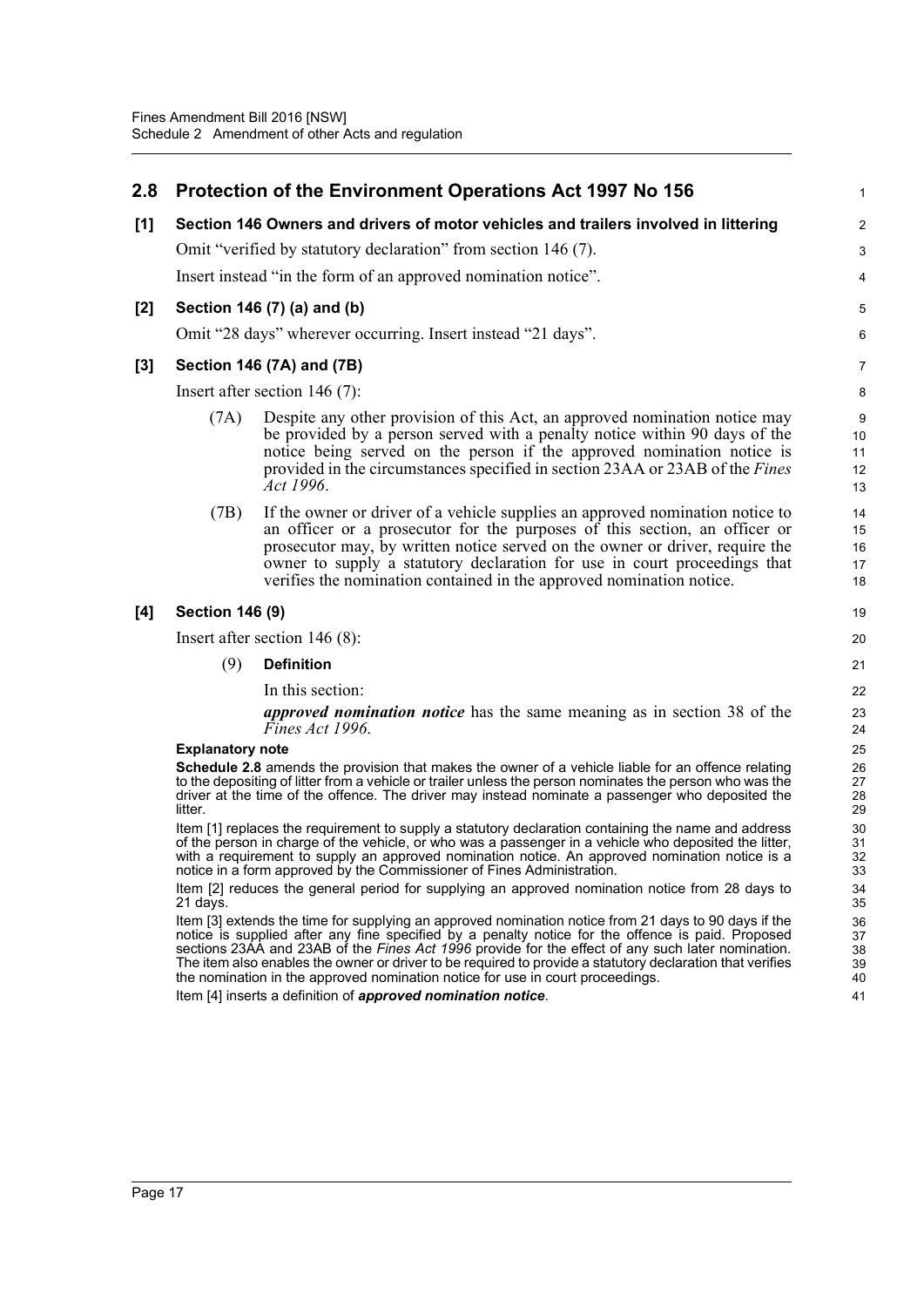# **2.9 Protection of the Environment Operations (Noise Control) Regulation 2008**

1  $\mathfrak{p}$ 

7 8

41

42 43

# **[1] Clause 20 Owners and drivers of motor vehicles and trailers involved in excess noise offences**

Omit "verified by statutory declaration" from clause 20 (4).

Insert instead "in the form of an approved nomination notice".

# **[2] Clause 20 (4) (a) and (b)**

Omit "28 days" wherever occurring. Insert instead "21 days".

# **[3] Clause 20 (5)–(7)**

Insert after clause 20 (4):

- (5) Despite any other provision of this Regulation, an approved nomination notice may be provided by the owner of a motor vehicle served with a penalty notice within 90 days of the notice being served on the owner if the approved nomination notice is provided in the circumstances specified in section 23AA or 23AB of the *Fines Act 1996*.
- (6) If the owner of a vehicle supplies an approved nomination notice to an officer or a prosecutor for the purposes of this clause, an officer or prosecutor may, by written notice served on the owner, require the owner to supply a statutory declaration for use in court proceedings that verifies the nomination contained in the approved nomination notice.

#### (7) **Definition**

In this clause:

*approved nomination notice* has the same meaning as in section 38 of the *Fines Act 1996*.

#### **Explanatory note**

**Schedule 2.9** amends the provision that makes the owner of a vehicle liable for an offence relating to a vehicle and involving excess noise unless the person nominates the person who was in charge of the vehicle at the time of the offence.

Item [1] replaces the requirement to supply a statutory declaration containing the name and address of the person in charge of the vehicle with a requirement to supply an approved nomination notice. An approved nomination notice is a notice in a form approved by the Commissioner of Fines Administration.

Item [2] reduces the general period for supplying an approved nomination notice from 28 days to 21 days.

Item [3] extends the time for supplying an approved nomination notice from 21 days to 90 days if the notice is supplied after any fine specified by a penalty notice for the offence is paid. Proposed sections 23AA and 23AB of the *Fines Act 1996* provide for the effect of any such later nomination. The item also enables the owner to be required to provide a statutory declaration that verifies the nomination in the approved nomination notice for use in court proceedings and inserts a definition of *approved nomination notice*.

# **2.10 Road Transport Act 2013 No 18**

# **[1] Section 185 When responsible person not liable for parking offence**

Omit "subsection (1)" from section 185 (2). Insert instead "this section".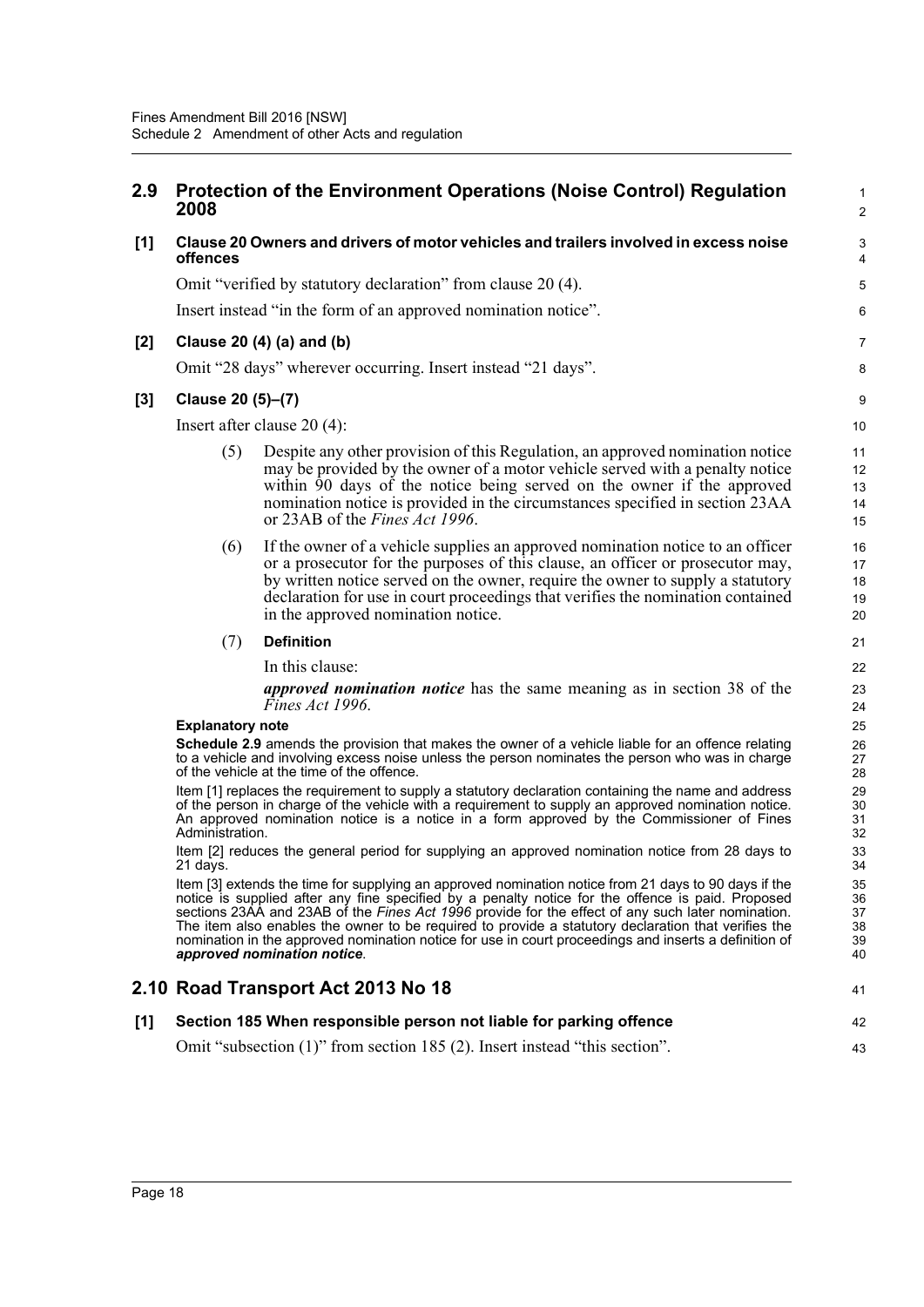| [2]   | <b>Section 185 (3)</b>                    |     |                                                                                                                                                                                                                                                                                                                                                                                |                                                   |  |  |  |
|-------|-------------------------------------------|-----|--------------------------------------------------------------------------------------------------------------------------------------------------------------------------------------------------------------------------------------------------------------------------------------------------------------------------------------------------------------------------------|---------------------------------------------------|--|--|--|
|       | Insert after section $185(2)$ :           |     |                                                                                                                                                                                                                                                                                                                                                                                | $\overline{2}$                                    |  |  |  |
|       | (3)                                       |     | Despite any other provision of this Act, a relevant nomination document may<br>be provided by a person served with a penalty notice for a parking offence<br>within 90 days of the notice being served on the person if the relevant<br>nomination document is provided in the circumstances specified in<br>section 23AA or 23AB of the Fines Act 1996.                       | 3<br>4<br>$\sqrt{5}$<br>$\,6\,$<br>$\overline{7}$ |  |  |  |
| [3]   | recorded offence                          |     | Section 186 Duty to inform if person not driver of vehicle committing camera                                                                                                                                                                                                                                                                                                   | 8<br>9                                            |  |  |  |
|       |                                           |     | Omit "subsection (1)" from section 186 (2). Insert instead "this section".                                                                                                                                                                                                                                                                                                     | 10                                                |  |  |  |
| [4]   | <b>Section 186 (3)</b>                    |     |                                                                                                                                                                                                                                                                                                                                                                                | 11                                                |  |  |  |
|       | Insert after section $186(2)$ :           |     |                                                                                                                                                                                                                                                                                                                                                                                | 12                                                |  |  |  |
|       | (3)                                       |     | Despite any other provision of this Act, a relevant nomination document may<br>be provided by a person served with a penalty notice for a camera recorded<br>offence within 90 days of the notice being served on the person if the relevant<br>nomination document is provided in the circumstances specified in<br>section 23AA of the <i>Fines Act 1996</i> .               | 13<br>14<br>15<br>16<br>17                        |  |  |  |
|       | <b>Explanatory note</b>                   |     | Items [2] and [4] extend the time for supplying a relevant nomination document from 21 days to<br>90 days for parking offences and camera recorded offences if the document is supplied after any fine<br>specified by a penalty notice for the offence is paid. Proposed sections 23AA and 23AB of the Fines<br>Act 1996 provide for the effect of any such later nomination. | 18<br>19<br>20<br>21<br>22                        |  |  |  |
|       |                                           |     | Item [1] makes an amendment consequential on the amendment made by item [2].                                                                                                                                                                                                                                                                                                   | 23                                                |  |  |  |
|       |                                           |     | Item [3] makes an amendment consequential on the amendment made by item [4].                                                                                                                                                                                                                                                                                                   | 24                                                |  |  |  |
|       | 2.11 Roads Act 1993 No 33                 |     |                                                                                                                                                                                                                                                                                                                                                                                | 25                                                |  |  |  |
| [1]   |                                           |     | Section 244 Liability of vehicle owner for certain driving offences                                                                                                                                                                                                                                                                                                            | 26                                                |  |  |  |
|       | Omit section 244 (4) (a). Insert instead: |     |                                                                                                                                                                                                                                                                                                                                                                                |                                                   |  |  |  |
|       |                                           | (a) | within 21 days after service on the owner of the penalty notice for the<br>offence, the owner gives the authorised officer a relevant nomination<br>document containing the name and address of the person who was at all<br>relevant times in charge of the vehicle, or                                                                                                       | 28<br>29<br>30<br>31                              |  |  |  |
| $[2]$ | Section 244 (5) (a)                       |     |                                                                                                                                                                                                                                                                                                                                                                                | 32                                                |  |  |  |
|       |                                           |     | Omit the paragraph. Insert instead:                                                                                                                                                                                                                                                                                                                                            | 33                                                |  |  |  |
|       |                                           | (a) | within 21 days after service on the owner of a court attendance notice<br>for the offence, the owner gives the informant a relevant nomination<br>document containing the name and address of the person who was at all<br>relevant times in charge of the vehicle, or                                                                                                         | 34<br>35<br>36<br>37                              |  |  |  |
| $[3]$ | Section 244 (5A) and (5B)                 |     |                                                                                                                                                                                                                                                                                                                                                                                | 38                                                |  |  |  |
|       | Insert after section 244 $(5)$ :          |     |                                                                                                                                                                                                                                                                                                                                                                                | 39                                                |  |  |  |
|       | (5A)                                      |     | Despite any other provision of this Act, a relevant nomination document may<br>be provided by the owner of a vehicle served with a penalty notice within<br>90 days of the notice being served on the owner if the relevant nomination<br>document is provided in the circumstances specified in section 23AA or 23AB<br>of the <i>Fines Act 1996</i> .                        | 40<br>41<br>42<br>43<br>44                        |  |  |  |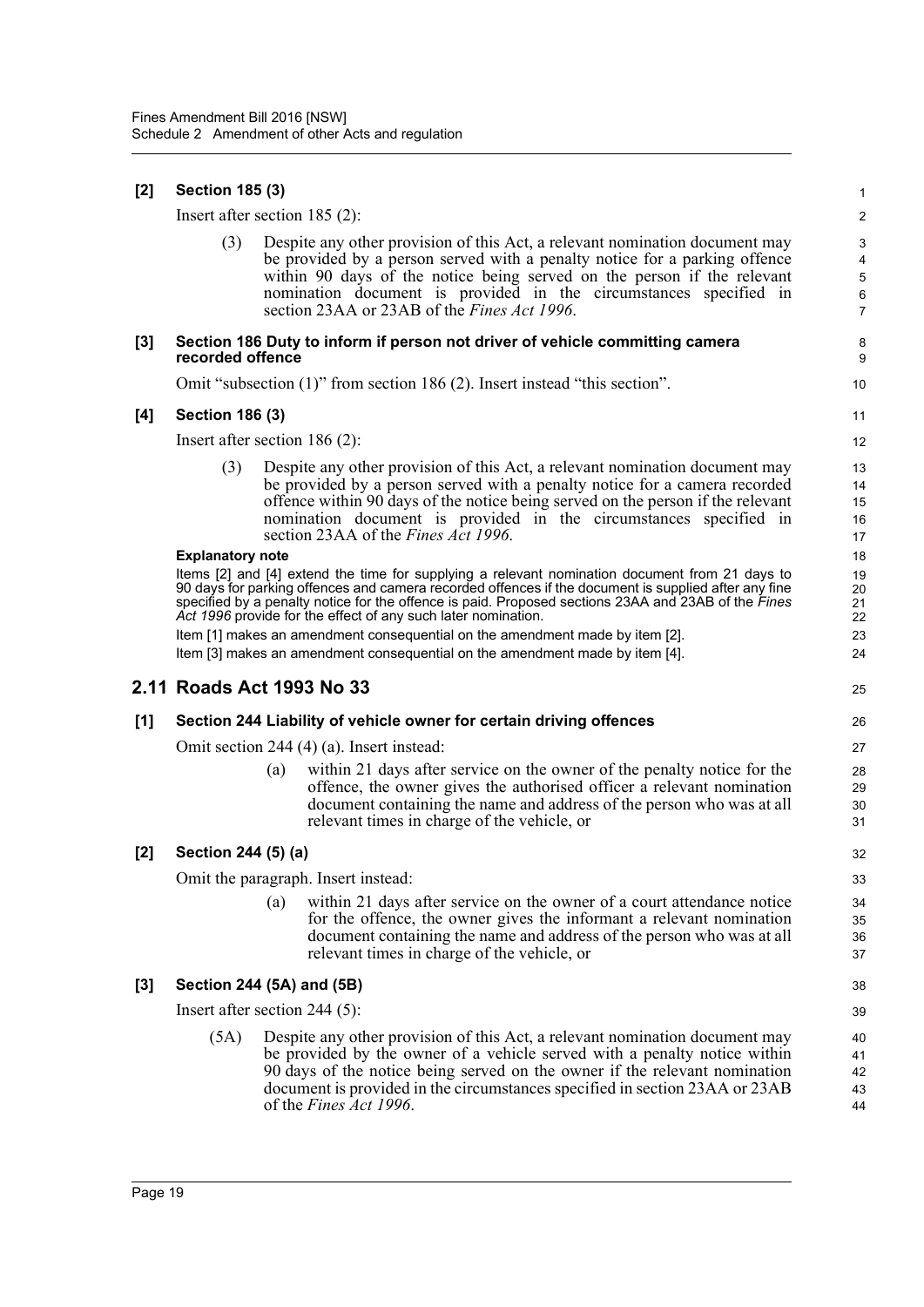(5B) If the owner of a vehicle supplies a relevant nomination document to an authorised officer or informant for the purposes of this section, an authorised officer or informant may, by written notice served on the owner, require the owner to supply a statutory declaration for use in court proceedings that verifies the nomination contained in the relevant nomination document.

31

# **[4] Section 244 (7)**

Insert "relevant nomination document or" before "statutory declaration" wherever occurring.

#### **[5] Section 244 (7)**

Omit "subsection (6)". Insert instead "this section".

#### **[6] Section 244 (10)**

Insert after section 244 (9):

(10) In this section, a reference to a *relevant nomination document* is a reference to a relevant nomination document within the meaning of Division 2 of Part 7.3 of the *Road Transport Act 2013*.

#### **Explanatory note**

**Schedule 2.11** amends the provision that makes the owner of a vehicle liable for certain vehicle offences, including offences relating to the payment of tolls or charges, unless the owner nominates the person who was in charge of the vehicle at the time of the offence.

Items [1] and [2] replace the requirement to supply a statutory declaration containing the name and address of the person in charge of the vehicle with a requirement to supply a relevant nomination document. A relevant nomination document is a notice in a form approved by Roads and Maritime Services.

Item [3] extends the time for supplying a relevant nomination document from 21 days to 90 days if the document is supplied after any fine specified by a penalty notice for the offence is paid. Proposed sections 23AA and 23AB of the *Fines Act 1996* provide for the effect of any such later nomination. The item also enables the owner to be required to provide a statutory declaration that verifies the nomination in the relevant nomination document for use in court proceedings. Items [4] and [5] make consequential amendments.

Item [6] inserts a definition of *relevant nomination document*.

# **2.12 Royal Botanic Gardens and Domain Trust Act 1980 No 19**

# **[1] Section 22A Liability of vehicle owner for parking offences**

Omit section 22A (2) (a). Insert instead:

(a) within 21 days after service on the person of a notice under that section for the offence, gives a prescribed officer referred to in the notice an approved nomination notice containing the name and address of the person who was at all relevant times in charge of the vehicle, or

# **[2] Section 22A (3) (a)**

Omit the paragraph. Insert instead:

(a) within 21 days after service on the owner of a court attendance notice for the offence, gives the informant an approved nomination notice containing the name and address of the person who was at all relevant times in charge of the vehicle, or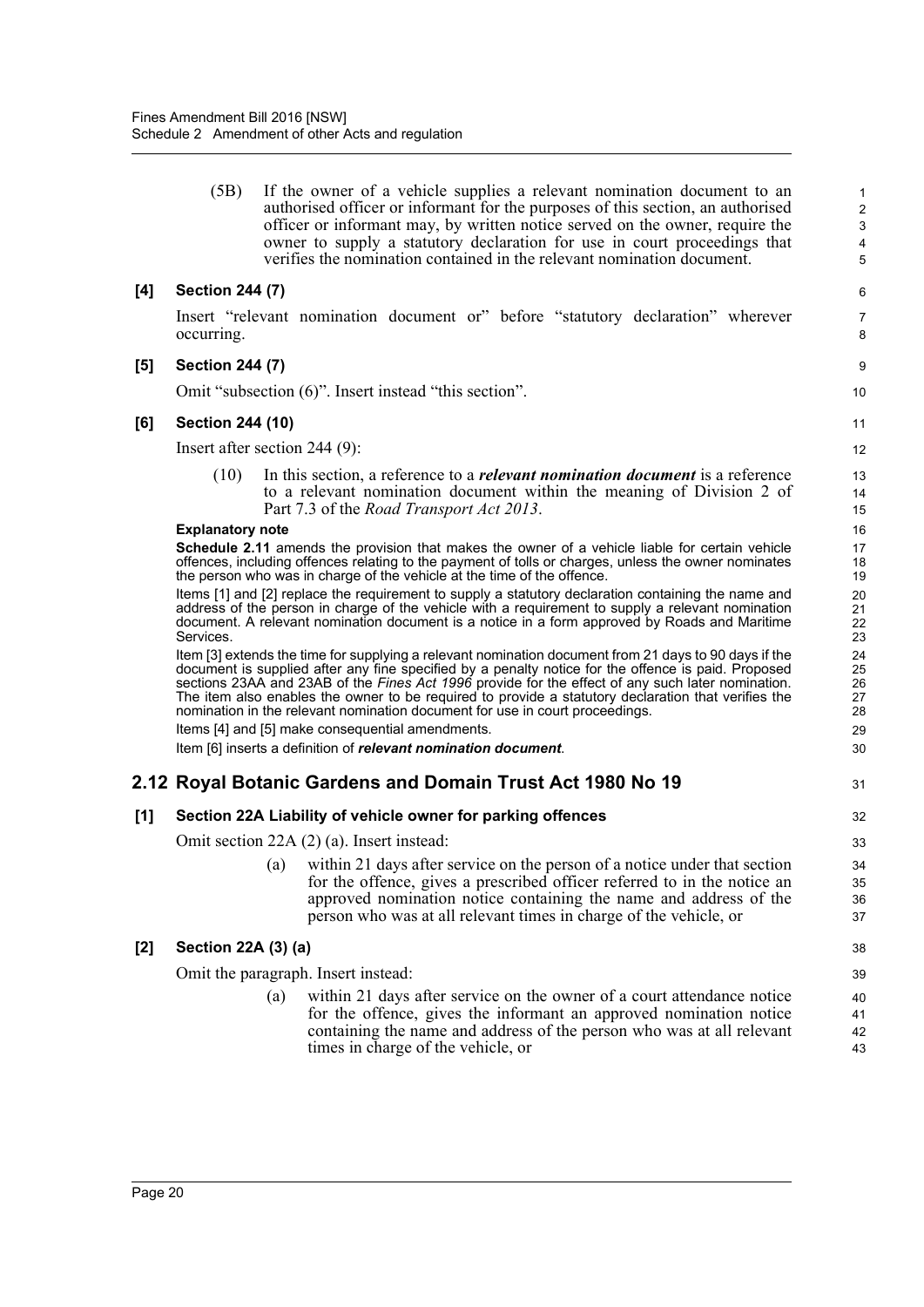# **[3] Section 22A (3A) and (3B)**

Insert after section 22A (3):

(3A) Despite any other provision of this Act, an approved nomination notice may be provided by the owner of a vehicle served with a notice under section 22B within 90 days of the notice being served on the owner if the approved nomination notice is provided in the circumstances specified in section 23AA or 23AB of the *Fines Act 1996*.

13 14

38

(3B) If the owner of a vehicle gives an approved nomination notice to a prescribed officer or informant for the purposes of this section, a prescribed officer or informant may, by written notice served on the owner, require the owner to supply a statutory declaration for use in court proceedings that verifies the nomination contained in the approved nomination notice.

#### **[4] Section 22A (4)**

Omit "subsection (2) or (3)". Insert instead "subsection (3B)".

#### **[5] Section 22A (5)**

Omit the subsection. Insert instead:

(5) An approved nomination notice or a statutory declaration that relates to more than one offence is not an approved nomination notice or a statutory declaration under, or for the purposes of, this section.

#### **[6] Section 22A (7)**

Insert in alphabetical order:

*approved nomination notice* has the same meaning as in section 38 of the *Fines Act 1996*.

#### **Explanatory note**

**Schedule 2.12** amends the provision that makes the owner of a vehicle liable for a parking offence unless the owner nominates the person who was in charge of the vehicle at the time of the offence. Items [1] and [2] replace the requirement to supply a statutory declaration containing the name and address of the person in charge of the vehicle with a requirement to supply an approved nomination notice. An approved nomination notice is a notice in a form approved by the Commissioner of Fines Administration.

Item [3] extends the time for supplying an approved nomination notice from 21 days to 90 days if the notice is supplied after any fine specified by a penalty notice for the offence is paid. Proposed sections 23AA and 23AB of the *Fines Act 1996* provide for the effect of any such later nomination. The item also enables the owner to be required to provide a statutory declaration that verifies the nomination in the approved nomination notice for use in court proceedings. Items [4] and [5] make consequential amendments.

Item [6] inserts a definition of *approved nomination notice*.

# **2.13 Sydney Olympic Park Authority Act 2001 No 57**

# **[1] Section 78 Liability of vehicle owner for certain parking offences**

Omit section 78 (4) (a) (i). Insert instead:

(i) within 21 days after service on the responsible person of a penalty notice for the offence, gives an authorised officer an approved nomination notice containing the name and address of the person who was in charge of the vehicle at all relevant times relating to the offence, or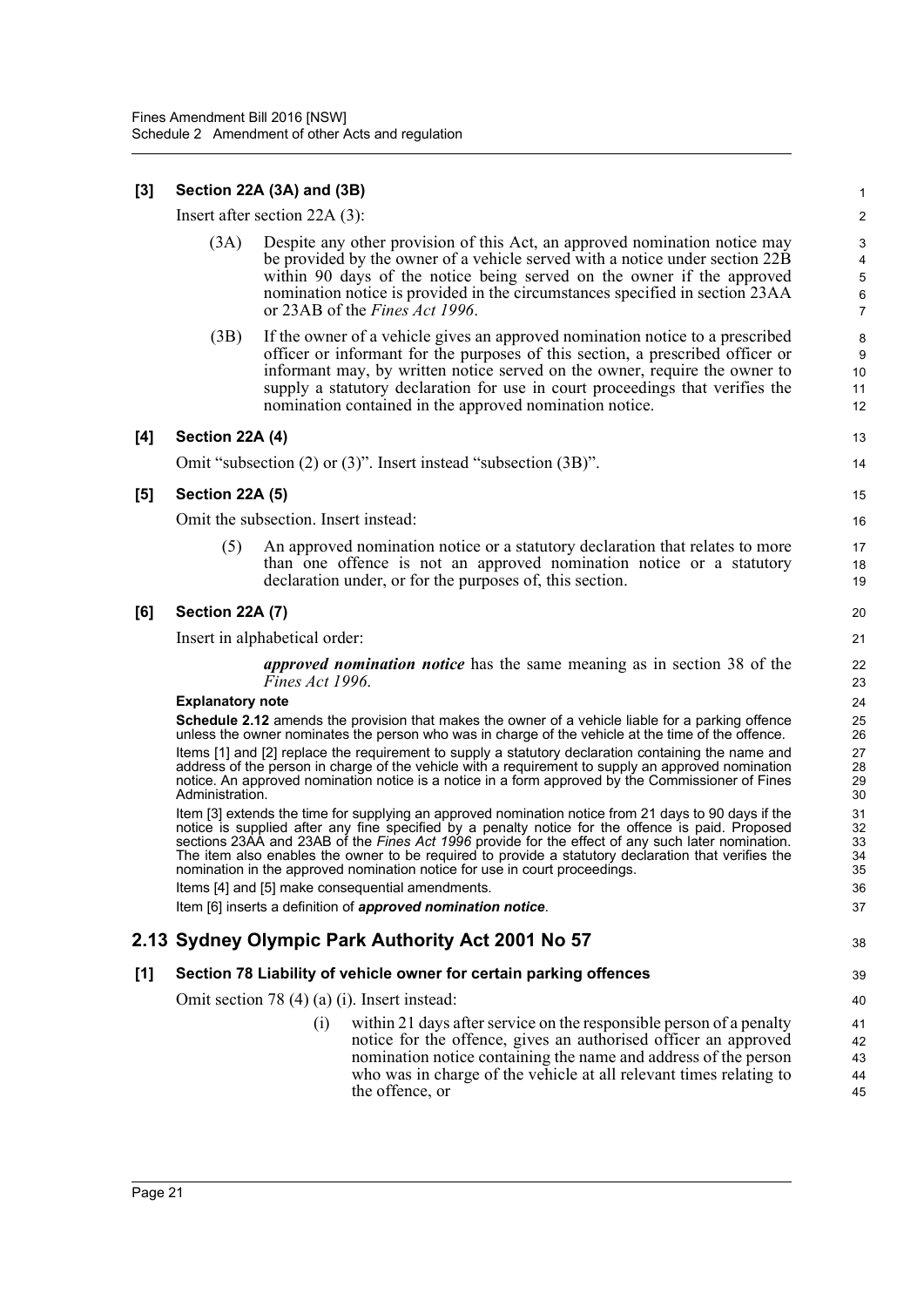| [2]   | Section 78 (4) (b) (i)                                                                                                                                                                                                                                                                                                            |                                 |                                                                                                                                                                                                                                                                                                                                                                                                                                              | $\mathbf{1}$                                                             |  |  |  |  |
|-------|-----------------------------------------------------------------------------------------------------------------------------------------------------------------------------------------------------------------------------------------------------------------------------------------------------------------------------------|---------------------------------|----------------------------------------------------------------------------------------------------------------------------------------------------------------------------------------------------------------------------------------------------------------------------------------------------------------------------------------------------------------------------------------------------------------------------------------------|--------------------------------------------------------------------------|--|--|--|--|
|       | Omit the subparagraph. Insert instead:                                                                                                                                                                                                                                                                                            |                                 |                                                                                                                                                                                                                                                                                                                                                                                                                                              |                                                                          |  |  |  |  |
|       |                                                                                                                                                                                                                                                                                                                                   | (i)                             | within 21 days after service on the responsible person of a court<br>attendance notice for the offence, gives the informant an<br>approved nomination notice containing the name and address of<br>the person who was in charge of the vehicle at all relevant times<br>relating to the offence, or                                                                                                                                          | 3<br>$\overline{\mathbf{4}}$<br>$\mathbf 5$<br>$\,6\,$<br>$\overline{7}$ |  |  |  |  |
| [3]   |                                                                                                                                                                                                                                                                                                                                   | Section 78 (4A) and (4B)        |                                                                                                                                                                                                                                                                                                                                                                                                                                              | 8                                                                        |  |  |  |  |
|       |                                                                                                                                                                                                                                                                                                                                   | Insert after section 78 $(4)$ : |                                                                                                                                                                                                                                                                                                                                                                                                                                              | 9                                                                        |  |  |  |  |
|       | (4A)                                                                                                                                                                                                                                                                                                                              |                                 | Despite any other provision of this Act, an approved nomination notice may<br>be provided by the responsible person for a vehicle served with a penalty<br>notice within 90 days of the notice being served on the person if the approved<br>nomination notice is provided in the circumstances specified in section 23AA<br>or 23AB of the <i>Fines Act 1996</i> .                                                                          | 10<br>11<br>12<br>13<br>14                                               |  |  |  |  |
|       | (4B)                                                                                                                                                                                                                                                                                                                              |                                 | If the responsible person for a vehicle supplies an approved nomination notice<br>to an authorised officer or an informant for the purposes of this section, an<br>authorised officer or informant may, by written notice served on the<br>responsible person, require the responsible person to supply a statutory<br>declaration for use in court proceedings that verifies the nomination contained<br>in the approved nomination notice. | 15<br>16<br>17<br>18<br>19<br>20                                         |  |  |  |  |
| [4]   | <b>Section 78 (5)</b>                                                                                                                                                                                                                                                                                                             |                                 |                                                                                                                                                                                                                                                                                                                                                                                                                                              | 21                                                                       |  |  |  |  |
|       |                                                                                                                                                                                                                                                                                                                                   |                                 | Insert "an approved nomination notice or" before "a statutory".                                                                                                                                                                                                                                                                                                                                                                              | 22                                                                       |  |  |  |  |
| [5]   | <b>Section 78 (5)</b>                                                                                                                                                                                                                                                                                                             |                                 |                                                                                                                                                                                                                                                                                                                                                                                                                                              | 23                                                                       |  |  |  |  |
|       |                                                                                                                                                                                                                                                                                                                                   |                                 | Omit "subsection (4)". Insert instead "this section".                                                                                                                                                                                                                                                                                                                                                                                        | 24                                                                       |  |  |  |  |
| [6]   | <b>Section 78 (6)</b>                                                                                                                                                                                                                                                                                                             |                                 |                                                                                                                                                                                                                                                                                                                                                                                                                                              | 25                                                                       |  |  |  |  |
|       |                                                                                                                                                                                                                                                                                                                                   |                                 | Omit "subsection (4)". Insert instead "subsection (4B)".                                                                                                                                                                                                                                                                                                                                                                                     | 26                                                                       |  |  |  |  |
| $[7]$ | <b>Section 78 (7)</b>                                                                                                                                                                                                                                                                                                             |                                 |                                                                                                                                                                                                                                                                                                                                                                                                                                              | 27                                                                       |  |  |  |  |
|       | Omit the section. Insert instead:                                                                                                                                                                                                                                                                                                 |                                 |                                                                                                                                                                                                                                                                                                                                                                                                                                              |                                                                          |  |  |  |  |
|       | (7)                                                                                                                                                                                                                                                                                                                               |                                 | An approved nomination notice or a statutory declaration that relates to more<br>than one parking offence does not constitute an approved nomination notice or<br>a statutory declaration under, or for the purposes of, subsection (4) or (4B).                                                                                                                                                                                             | 29<br>30<br>31                                                           |  |  |  |  |
| [8]   | <b>Section 78 (9)</b>                                                                                                                                                                                                                                                                                                             |                                 |                                                                                                                                                                                                                                                                                                                                                                                                                                              | 32                                                                       |  |  |  |  |
|       | Insert in alphabetical order:                                                                                                                                                                                                                                                                                                     |                                 |                                                                                                                                                                                                                                                                                                                                                                                                                                              |                                                                          |  |  |  |  |
|       |                                                                                                                                                                                                                                                                                                                                   | Fines Act 1996.                 | <i>approved nomination notice</i> has the same meaning as in section 38 of the                                                                                                                                                                                                                                                                                                                                                               | 34<br>35<br>36                                                           |  |  |  |  |
|       | <b>Explanatory note</b>                                                                                                                                                                                                                                                                                                           |                                 |                                                                                                                                                                                                                                                                                                                                                                                                                                              |                                                                          |  |  |  |  |
|       | <b>Schedule 2.13</b> amends the provision that makes the owner of a vehicle liable for a parking offence<br>unless the owner nominates the person who was in charge of the vehicle at the time of the offence.                                                                                                                    |                                 |                                                                                                                                                                                                                                                                                                                                                                                                                                              |                                                                          |  |  |  |  |
|       | Items [1] and [2] replace the requirement to supply a statutory declaration containing the name and<br>address of the person in charge of the vehicle with a requirement to supply an approved nomination<br>notice. An approved nomination notice is a notice in a form approved by the Commissioner of Fines<br>Administration. |                                 |                                                                                                                                                                                                                                                                                                                                                                                                                                              |                                                                          |  |  |  |  |
|       |                                                                                                                                                                                                                                                                                                                                   |                                 | Item [3] extends the time for supplying an approved nomination notice from 21 days to 90 days if the<br>notice is supplied after any fine specified by a penalty notice for the offence is paid. Proposed<br>sections 23AA and 23AB of the Fines Act 1996 provide for the effect of any such later nomination.                                                                                                                               | 43<br>44<br>45                                                           |  |  |  |  |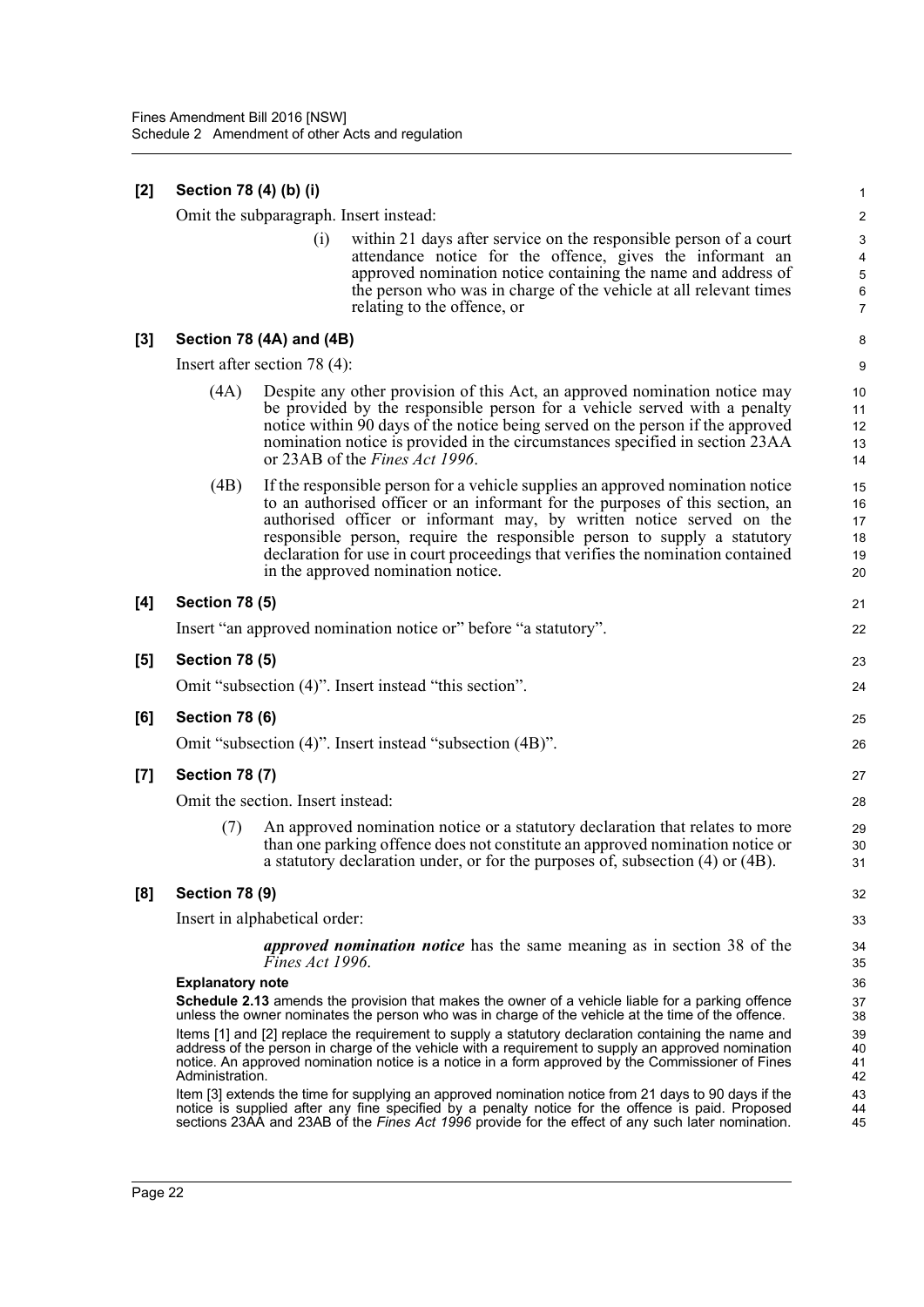The item also enables the owner to be required to provide a statutory declaration that verifies the nomination in the approved nomination notice for use in court proceedings. Items [4]–[7] make consequential amendments. Item [8] inserts a definition of *approved nomination notice*.

# **2.14 Transport Administration Act 1988 No 109**

# **[1] Section 116 Liability of vehicle owner for parking offences on Authority's land**

Omit section 116 (4) (a) (i). Insert instead:

(i) within 21 days after service on the owner of a penalty notice in respect of the offence, gives an authorised officer referred to in the notice an approved nomination notice containing the name and address of the person who was in charge of the vehicle at all relevant times relating to the offence, or

5

# **[2] Section 116 (4) (b) (i)**

Omit the subparagraph. Insert instead:

(i) within 21 days after service on the owner of a court attendance notice for the offence, gives the informant an approved nomination notice containing the name and address of the person who was in charge of the vehicle at all relevant times relating to the offence, or

# **[3] Section 116 (4A) and (4B)**

Insert after section 116 (4):

- (4A) Despite any other provision of this Act, an approved nomination notice may be provided by the owner of a vehicle served with a penalty notice within 90 days of the notice being served on the owner if the approved nomination notice is provided in the circumstances specified in section 23AA or 23AB of the *Fines Act 1996*.
- (4B) If the owner of a vehicle supplies an approved nomination notice to an authorised officer or an informant for the purposes of this section, an authorised officer or informant may, by written notice served on the owner, require the owner to supply a statutory declaration for use in court proceedings that verifies the nomination contained in the approved nomination notice.

# **[4] Section 116 (6)**

Omit the subsection. Insert instead:

(6) Any such approved nomination notice or statutory declaration which relates to more than one offence is taken not to be an approved nomination notice or a statutory declaration under, or for the purposes of, subsection (4) or (4B).

# **[5] Section 116 (7)**

Insert in alphabetical order:

*approved nomination notice* has the same meaning as in section 38 of the *Fines Act 1996*.

#### **Explanatory note**

**Schedule 2.14** amends the provision that makes the owner of a vehicle liable for parking offences unless the owner nominates the person who was in charge of the vehicle at the time of the offence. Items [1] and [2] replace the requirement to supply a statutory declaration containing the name and address of the person in charge of the vehicle with a requirement to supply an approved nomination